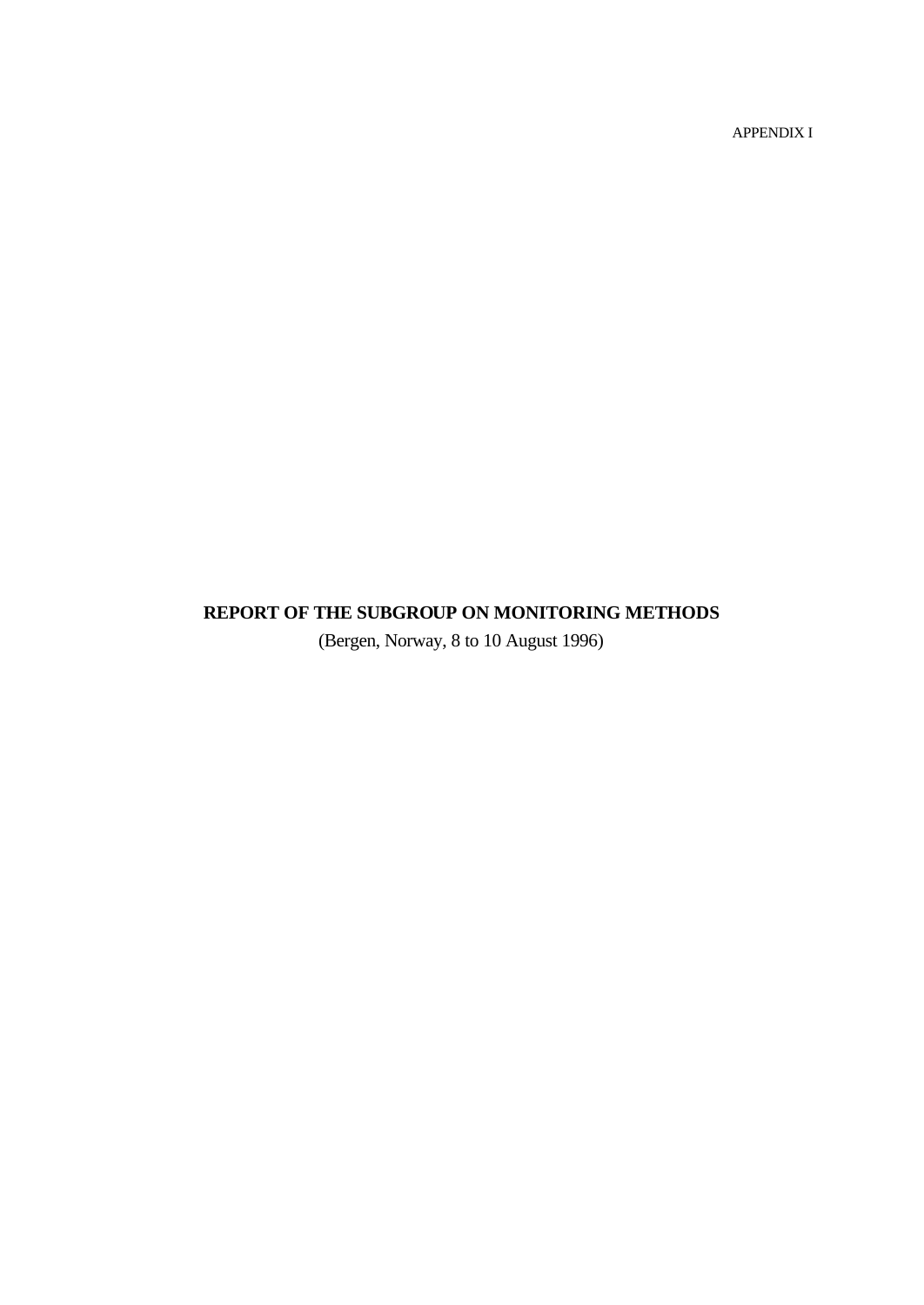### **REPORT OF THE SUBGROUP ON MONITORING METHODS**

(Bergen, Norway, 8 to 10 August 1996)

#### **INTRODUCTION**

The Subgroup on Monitoring Methods held its meeting from 8 to 10 August 1996 in Bergen, Norway, immediately before the meeting of WG-EMM. The meeting was convened by Dr K. Kerry (Australia).

2. The agenda of the meeting comprised all the tasks referred to the subgroup by WG-EMM in 1995 (SC-CAMLR-XIV, Annex 4, paragraphs 5.19, 5.24, 5.26, 5.27, 5.29 to 5.32, 5.39, 5.41, 5.42, 5.44, 5.48, 5.51 and 5.53). The agenda adopted by the subgroup, the list of participants and the list of papers considered at the meeting are appended to this report as Attachments A, B and C respectively.

3. Dr E. Sabourenkov (Secretariat) was rapporteur. Additional sections were prepared by Drs D. Miller (South Africa) and W. Trivelpiece (USA).

#### REVIEW OF NEW METHODS AND TECHNIQUES

4. Drafts of several new methods (WG-EMM-Methods-96/4 to 96/7, 96/13 and 96/14) as well as sampling techniques were developed during the intersessional period and submitted for examination by the subgroup. These drafts were also submitted to SCAR for consideration by SCAR-BBS (WG-EMM-Methods-96/12). The subgroup noted with thanks the comments of SCAR-BBS. It was noted that the SCAR-BBS received the drafts late in July and had not had sufficient time to circulate them among its members. However, the Subcommittee's comments were taken into account, as appropriate, throughout the subgroup's discussions. Matters raised in the report of the intersessional meeting of WG-EMM's Subgroup on Statistics (Appendix H) and excerpts from the report of the meeting of SCAR-GSS (SC-CAMLR-XV/BG/10) were also taken into consideration by the subgroup.

5. It was agreed that when only minor amendments and editorial changes were required to draft standard methods, these drafts would be revised accordingly and recommended for publication in *CEMP Standard Methods*. In cases where drafts required an extensive revision, the subgroup identified those points which needed to be taken into account in the revision as well as scientists whose assistance would be required for revision(s) during the forthcoming intersessional period.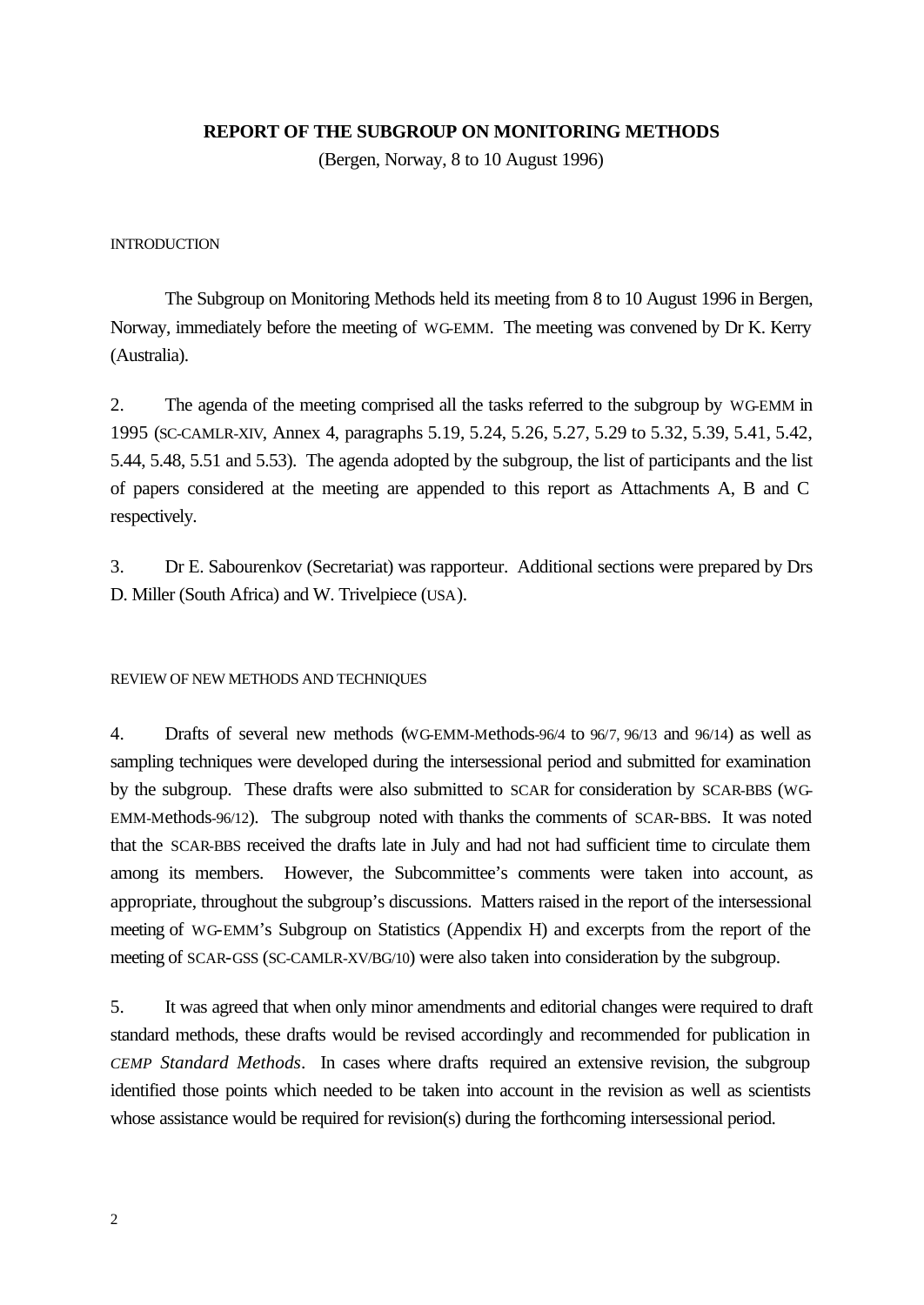6. In its review of methods, the subgroup considered the development of procedures to examine the suitability of monitoring methods to meet CEMP objectives. Where appropriate these deliberations are incorporated into the relevant sections of this report. However, the subgroup was unable to establish a framework for a comprehensive review of existing methods and reiterated WG-EMM's call to develop this framework as a matter of urgency (SC-CAMLR-XIV, Annex 4, paragraph 4.42).

7. The comments and recommendations of the subgroup in respect of standard methods and techniques given in this report should be read in conjunction with original papers tabled at the meeting.

New Standard Methods

Attachment of Instruments

8. A technique for attaching external instruments, including TDRs and satellite tracking devices, to penguins and Antarctic fur seals was prepared by Dr I. Boyd (UK) at the request of WG-CEMP. It was agreed that this technique (WG-EMM-Methods-96/5) was practical, comprehensive and, with minor amendments, including those suggested by SCAR-BBS, should now be included as an appendix to the *CEMP Standard Methods*.

9. The subgroup recalled that a Workshop on Researcher-Seabird Interactions had been held in 1993 in Minnesota, USA, and noted that much useful information was contained in the subsequent report. Similarly, it was noted that the work of Dr R. Bannasch (1995) provided important information. Both reports contained theoretical and practical information to be considered when attaching instruments to birds and seals.

10. It was noted that the wrapping of instruments in electrical tape before they were glued onto an animal allowed subsequent removal with minimal damage to fur, hair or feathers. Where larger instruments are used, or where longer deployments (a month or more) are required, it may be necessary to glue unwrapped instruments directly onto an animal. The instruments are then removed by carefully cutting the feathers or pelage close to the instruments. Instruments not recovered in this way will fall off during moult. It was noted that some Members have carried out over 100 platform transmitter terminal(PTT) deployments of Adélie penguins using this method without any demonstrable adverse effects on the survival of the birds.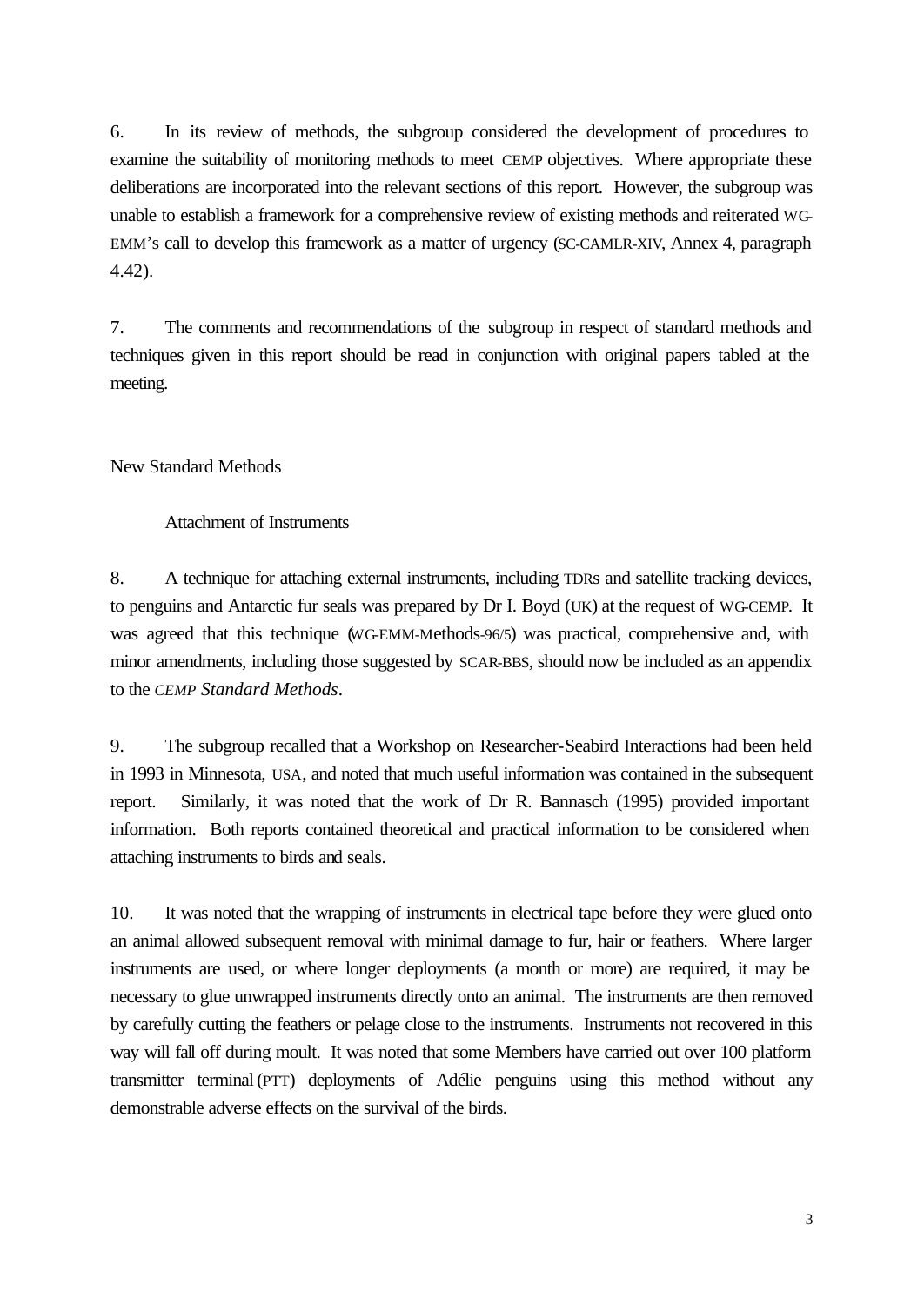11. The subgroup noted that some of the fast-setting epoxy glues (e.g. Loctite 401) are exothermic when setting and that the structural strength of the feathers and thus their ability to hold the instrument may be compromised if too much heat is generated. Care should be exercised, therefore, to delay the attachment of the instrument to the feathers by a few seconds to allow some of the initial heat to dissipate.

12. The subgroup reiterated the requirement that instruments attached to penguins should be neutrally buoyant and that their total weight in air should be less that 5% of the bird's weight.

13. The subgroup noted that many scientists are tracking flighted birds, including CEMP-designated species. However, the techniques used for attaching instruments to flighted birds are different to those used on penguins and include the use of harnesses. The subgroup recommended that scientists with experience in attaching instruments to flying birds be asked to provide details of methods they have used and to develop recommendations for a CEMP standard method.

#### Data Collection Using TDRs

14. A detailed method for the collection of at-sea behaviour data using TDRs had been prepared by Dr Boyd (WG-EMM-Methods-96/5). It was noted that the deployment of these instruments was straightforward and that the method as presented was appropriate and in a form suitable for immediate use. In some instances, and for penguins in particular, where the duration of foraging trips is less than one day, it may be necessary to set the sampling rate for depth intervals at one second. This will use available electronic memory much faster and may require shorter deployment times or instruments (TDRs) with expanded memory. It was agreed that, with this addition, the standard method be adopted.

15. At its 1994 meeting, WG-CEMP began the process of developing indices of predator foraging performance based on at-sea behaviour for inclusion in the monitoring program (SC-CAMLR-XII, Annex 6, paragraphs 4.15 to 4.23). At its first meeting, WG-EMM approved the proposal to hold a workshop on the measurement of at-sea behaviour of krill predators (SC-CAMLR-XIV, Annex 4, paragraphs 5.29 to 5.32).

16. The subgroup strongly supported the proposal for the workshop to examine the methods for analysis and interpretation of TDR data and the development of indices of predator foraging performance and requested WG-EMM to support the holding of such a workshop in the first half of 1997.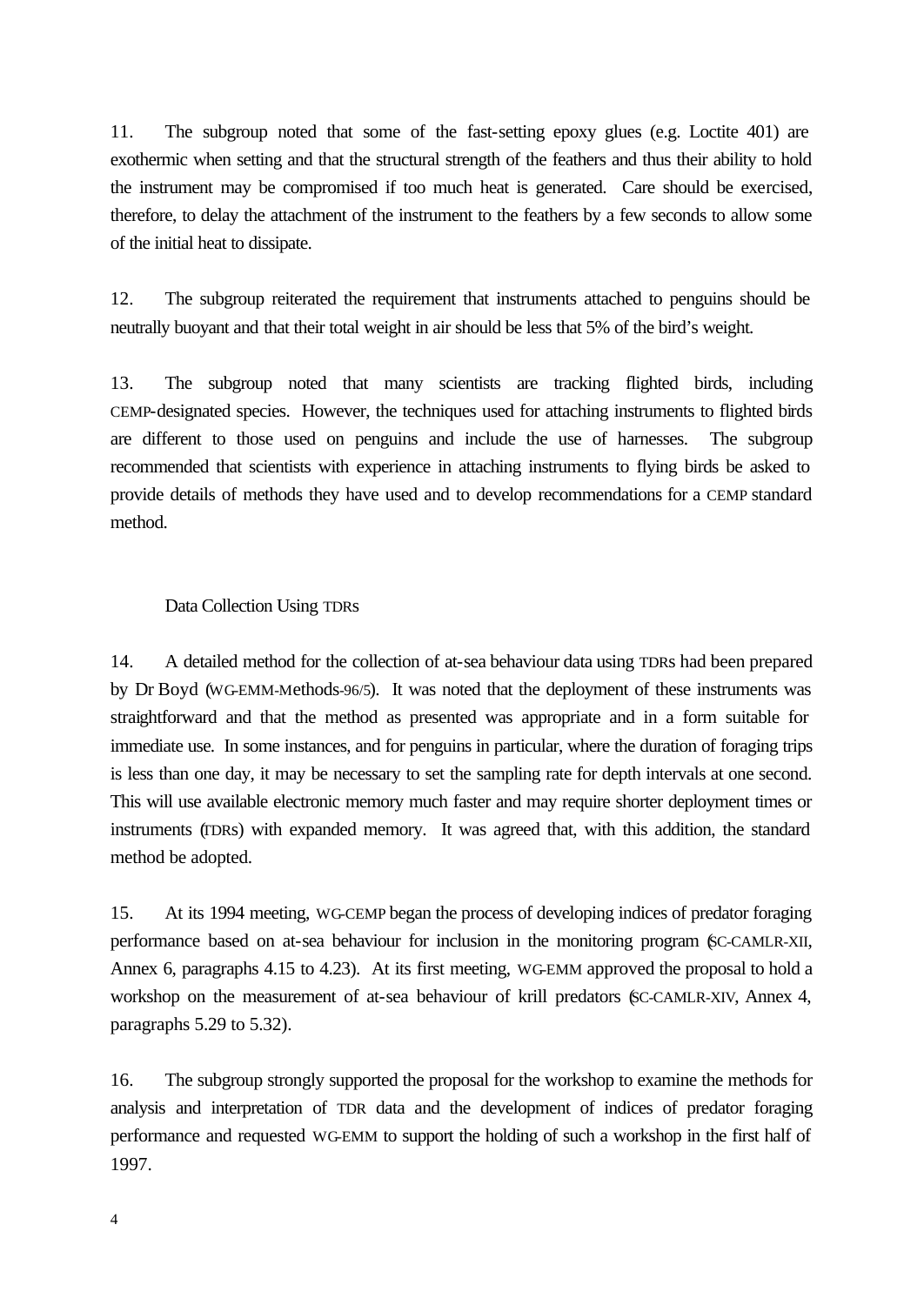Methods for Monitoring Petrels

17. The subgroup considered the proposed methods for dietary studies of the Cape petrel (WG-EMM-Methods-96/4), for monitoring the population size and breeding success of the Antarctic petrel (WG-EMM-Methods-96/14) and describing a lavage technique for sampling diets of Procellariiformes (WG-EMM-Methods-96/6).

# Chick Diet – Cape and Antarctic Petrel

18. The subgroup welcomed the draft method developed by Drs N. Coria, G. Soave and D. Montalti (Argentina) for dietary studies of the Cape petrel (WG-EMM-Methods-96/4). It was noted that the method was based largely on Method A8, which had been developed for penguins. Because of similarities between the Cape petrel and the Antarctic petrel, it was agreed that both species could be investigated using the same procedure.

19. It was agreed that the monitoring method should be based on the collection of food from parent birds and not from chick regurgitations. Adults should be caught beside their nest to ensure that they are, in fact, breeding.

20. The question of whether seawater, fresh water or water of intermediate salinity should be used for flushing petrels (and also penguins) was discussed. Although both fresh and seawater have been used, there are insufficient data to determine the relative value or effect of either. It was agreed that until appropriate investigations have been carried out, scientists could use either, but they must note which had been used when reporting the data to CCAMLR. It was emphasised that water used for stomach flushing should be warmed. Where possible, the recovery of birds after flushing should be monitored.

21. Several problems have been encountered in preserving and analysing food items. These problems were generic and concerned samples obtained from all bird species. They were therefore considered along with a more detailed examination of parameter A8 (paragraphs 62, 63 and 66 to 69).

22. The method was revised in light of the above discussions and it was agreed that it is suitable for publication as a CEMP standard method. The revised text is given in WG-EMM-96/53.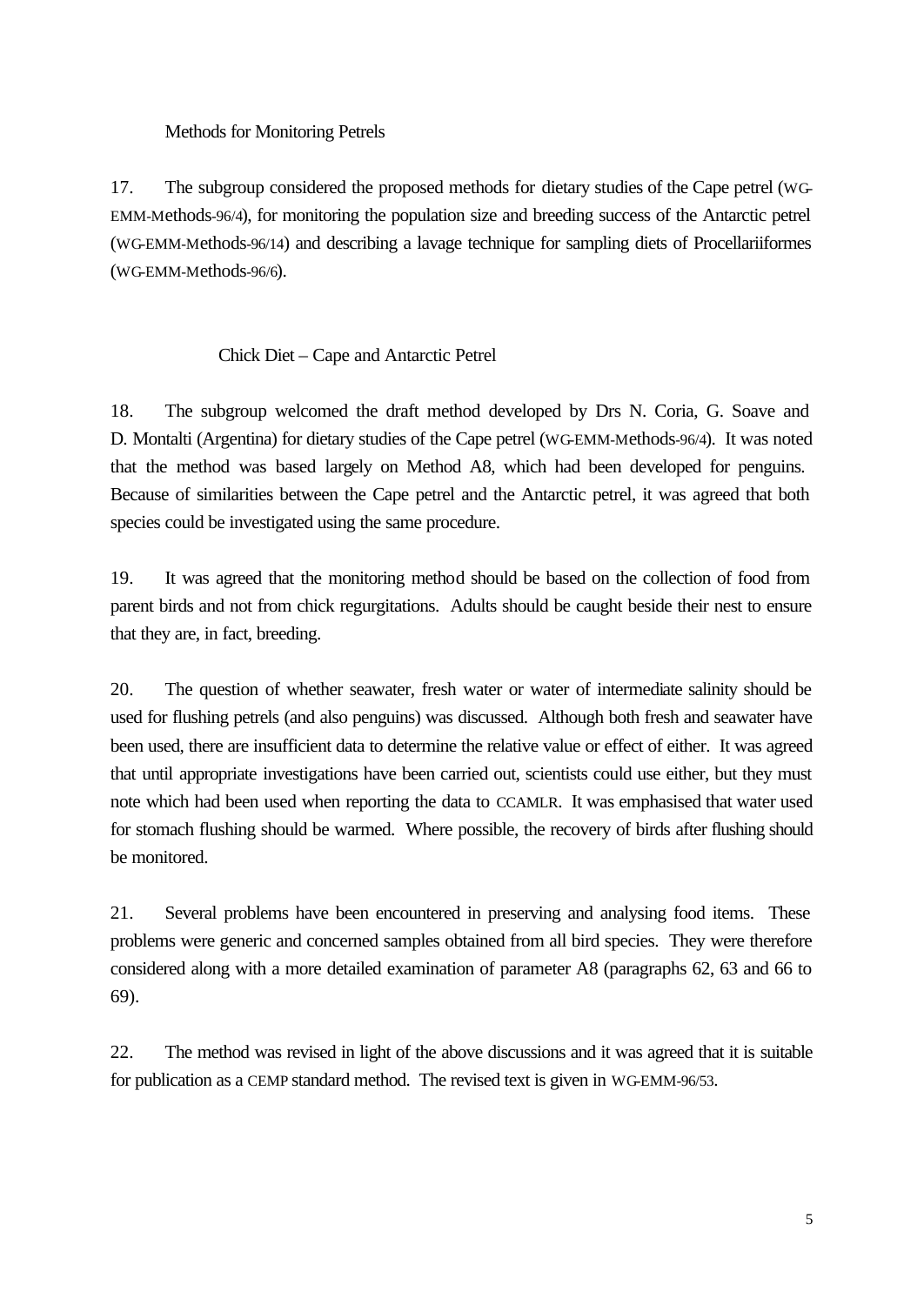### Antarctic Petrel

23. Draft methods prepared by Dr F. Mehlum (Norway) and Dr J. van Franeker (Netherlands) for the determination of breeding population size and adult survival rate were presented in WG-EMM-95/86 and WG-EMM-Methods-96/14. The latter paper included the comments received from SCAR-BBS (WG-EMM-Methods-96/12). The subgroup expressed its thanks to the authors for the considerable effort in preparing the documents.

### Breeding Population Size

24. It was agreed that the proposed method was appropriate but that further drafting was required to take account of the following points before finalisation as a standard method.

- (i) Following courtship, Antarctic petrels undertake a pre-laying exodus and are away from the colony for a few days. The recording of nests and eggs should commence immediately the birds return to lay.
- (ii) Colonies of Antarctic petrels vary enormously in size from a few nests to colonies in excess of 100 000. Different methods of counting birds (including photographic surveys) are therefore required.
- (iii) The list of 'Mandatory Data' should include only those data which are to be used in the calculation of CEMP indices. All supplementary data recorded during observation should be included in the data recording forms developed for this purpose.
- (iv) If observations do not take place at a standard time each day, then they should be made each day at a random time over the 24-hour period, and the time of these observations recorded. Later analysis will show whether any bias is introduced by sampling at a particular time of day.
- (v) Consideration should be given to determining the applicability of this method to Cape petrels.

### Adult Survival Rate

25. This method was drafted originally to monitor both annual survival and recruitment (WG-EMM-Methods-96/14). The subgroup, however, felt that for large and dense colonies it would be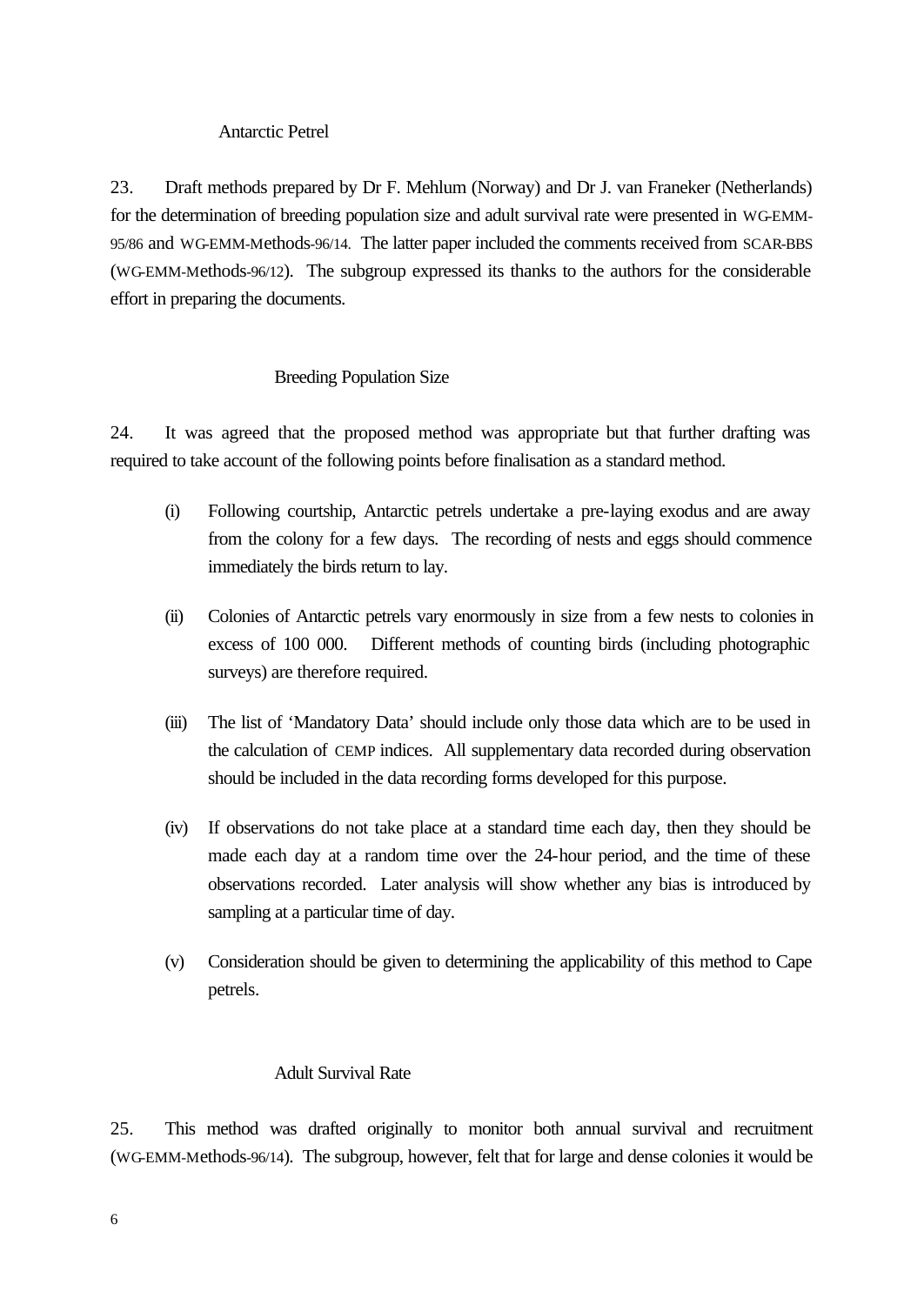difficult to determine recruitment because it would be virtually impossible to find all the banded birds and also because birds often do not return to breed in their natal colony. Once adults commence breeding, they apparently return each season to the same nest. It was agreed, therefore, that a new parameter of 'adult annual survival' be adopted and that the text of the method be rewritten accordingly.

26. A detailed procedure for the establishment of sampling plots for large colonies was prepared by Dr S.-H. Lorentsen (Norway). This procedure was adopted for inclusion as an appendix to the *CEMP Standard Methods*.

### Stomach Lavage for Procellariiformes

27. A paper on the use of stomach lavage techniques to sample diets of Procellariiformes was prepared by Dr R. Veit (USA) (WG-EMM-Methods-96/6) at the request of WG-CEMP. The subgroup welcomed this paper, which gives a useful background for the use of this sampling technique. The paper primarily addressed the sampling of birds caught at sea and did not relate directly to the determination of chick diet. The information contained in the paper was considered in the development of methods for the collection of food samples from petrels (paragraphs 18 to 22).

28. The subgroup noted that for species of birds which are of special conservation concern, stomach lavage would be the most appropriate procedure because it does not involve killing birds.

29. It was emphasised that in sampling stomach contents multiple flushing is necessary unless no food items were obtained in the first flush.

Breeding Chronology – Antarctic and Cape Petrels

30. The subgroup recommended that a method for breeding chronology similar to Method A9 should be developed for petrels.

### Effects of Diseases and Pollutants

31. At last year's meeting of WG-EMM, it was noted that the outbreak of disease or presence of pollutants may mask the effects on monitored parameters of food availability or changes in the environment. Therefore, it was agreed that protocols should be developed for the collection and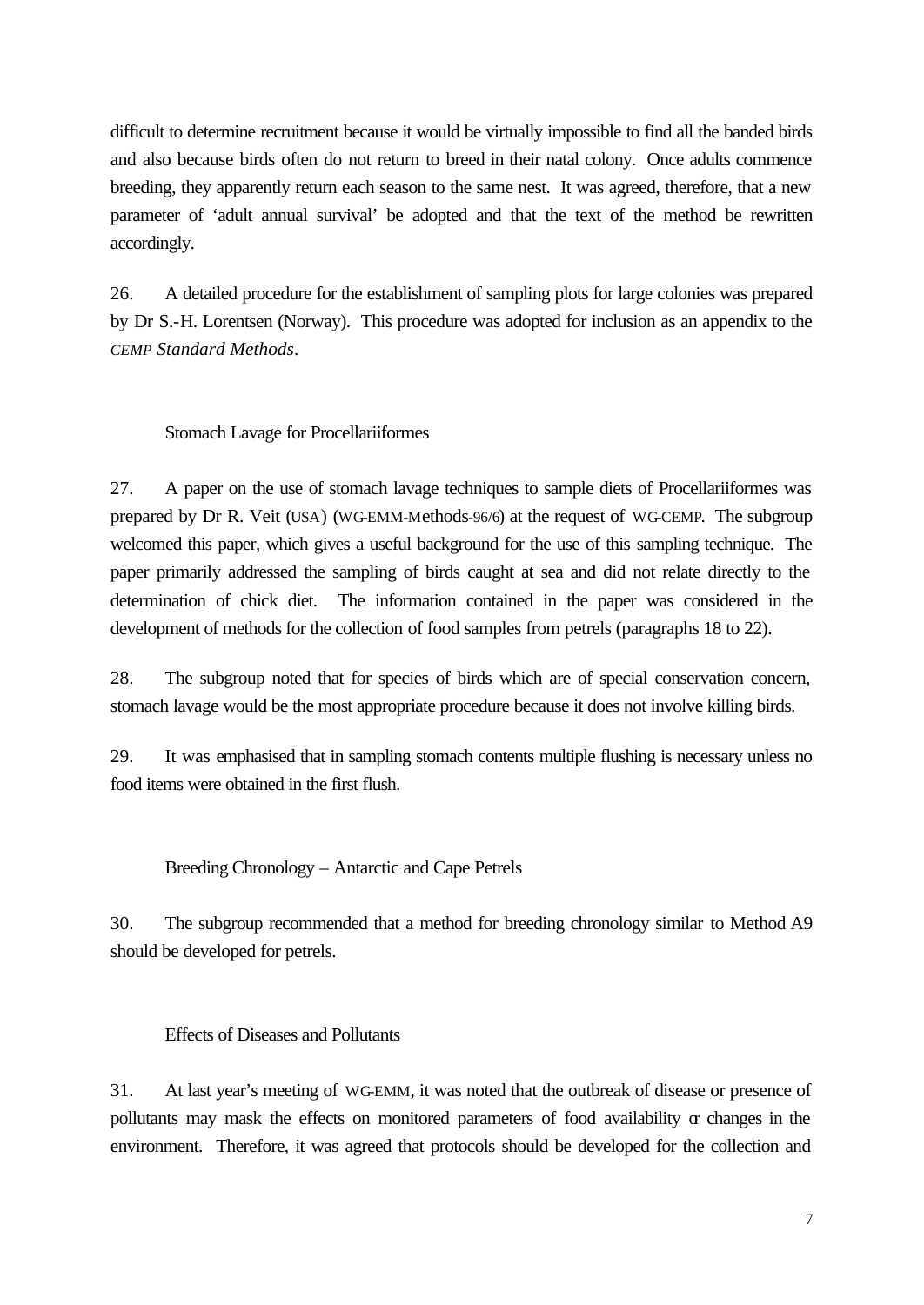preservation of samples taken from birds in the field for later pathological and/or toxicological analysis (SC-CAMLR-XIV, Annex 4, paragraphs 5.46 to 5.51).

32. Papers submitted to the subgroup dealt with protocols for collecting samples for both toxicological (WG-EMM-Methods-96/7) and pathological analysis (WG-EMM-Methods-96/13). The latter document was submitted as an extension of WG-EMM-Methods-95/44.

33. The subgroup made some editorial changes to the protocol for collecting samples for toxicological analysis and recommended that the protocol should be published as an annex to *CEMP Standard Methods*. Note was taken that samples could only be analysed in specialised laboratories and that such analyses were very expensive. Contamination of collected samples is possible if the wrong sort of containers are used and so care should be taken to have the correct containers on hand in the field.

34. The subgroup noted that the instructions for the collection of diagnostic samples if and when an outbreak of disease or a parasite infestation is observed in a seabird colony (WG-EMM-95/44) had been available to Members and that comments were to be forwarded to Dr Kerry for inclusion in a revised document (SC-CAMLR-XIV, Annex 4, paragraphs 5.46 to 5.48). No comments were received, so the document was revised by Dr H. Gardner (Australia) in the light of experience gained by a number of veterinarians and other scientists working on the Australian CEMP program. The revised document was tabled as part of WG-EMM-Methods-96/13. The subgroup thanked Dr Gardner for its preparation.

35. The subgroup agreed that the revised instructions provided an excellent approach to the examination of birds for disease and the collection of samples for diagnostic investigations. They could be used immediately if required. The subgroup felt, however, that it did not have sufficient expertise to thoroughly evaluate the content of the protocol and recommended that time be given for examination by other veterinarians. Due to the important nature of the document and the fact that scientists may need to collect specimens in the field this season, it is requested that Members forward comments to the Secretariat before the 1996 meeting of the Scientific Committee. Dr Gardner will then be asked to revise the text, which in turn should be forwarded to those undertaking field programs. Inclusion as an appendix to the *CEMP Standard Methods* would then follow.

36. The subgroup requested that diagrams or colour photographs should be included in the protocol to aid dissection and identification of organs and tissues to be sampled. Dr Kerry agreed to consult with Dr Gardner on the provision of such illustrative material.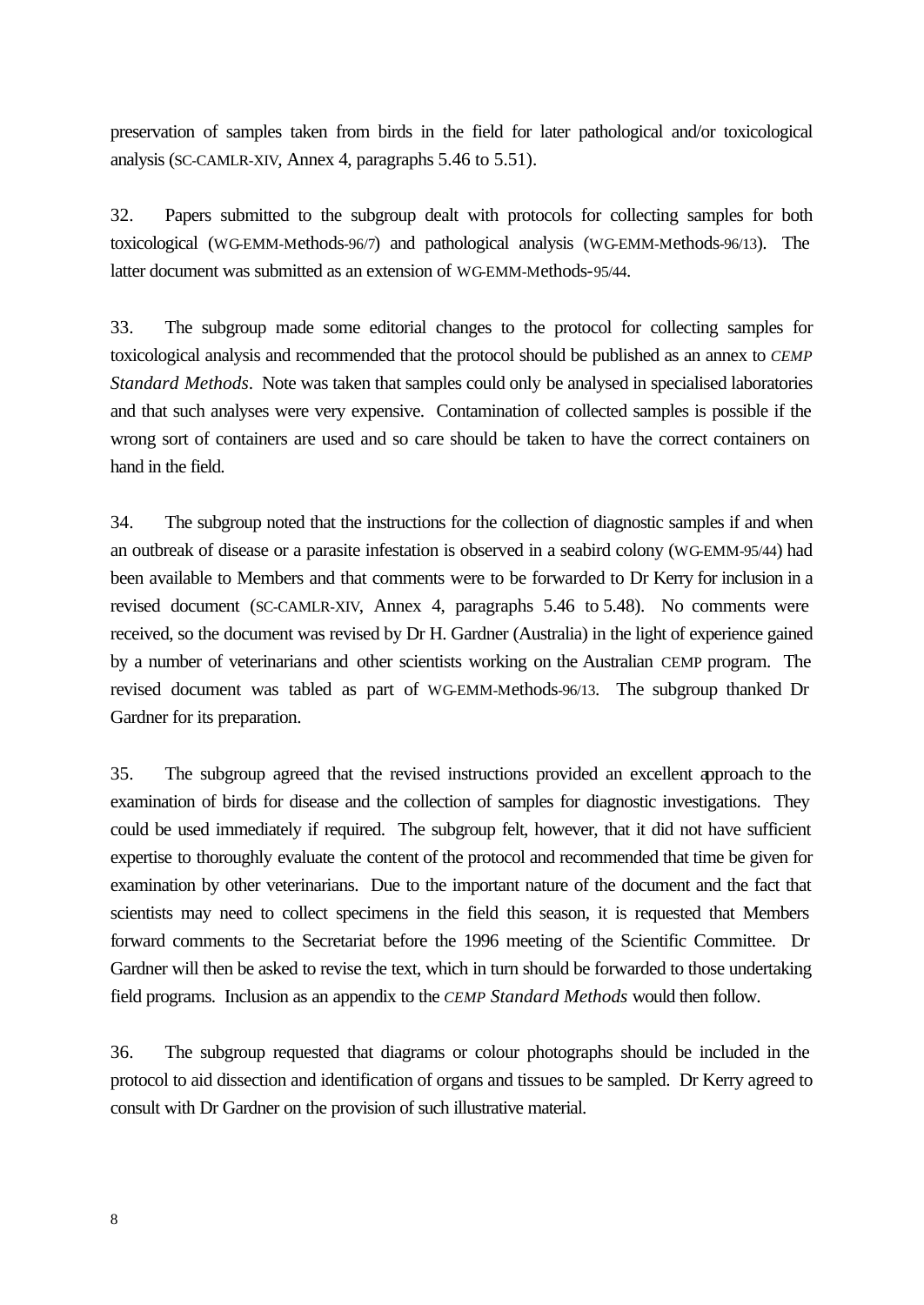37. The recommendation of WG-EMM was reiterated that upon publication of the protocol, scientists conducting field studies should consult with a veterinary pathologist before going into the field, to ensure that, if needed, urgent analysis of samples is possible and any specialised sampling requirements can be accommodated (SC-CAMLR-XIV, Annex 4, paragraph 5.49). It was recommended that scientists make contact with appropriate laboratories before going into the field to ensure analyses can be undertaken if necessary and that collection techniques appropriate to that laboratory are used.

#### Other Methods

## Marking of Birds for Long-term Studies

38. Many of the CEMP parameters require that penguins be permanently marked for identification. Banding has been generally used to do this. There is, however, increasing evidence that flipper bands may be lost or that they may injure individuals of some penguin species (see for example WG-EMM-Methods-96/8). Alternative methods are now being sought. It was noted that a workshop on alternative marking techniques had been held recently in conjunction with the meeting of SCAR-BBS, but unfortunately the report of this workshop was not available to the subgroup.

39. The use of implanted electronic tags is increasing as an alternative to bands. These tags have the advantage of permitting automated identification and monitoring. A study on the use of implanted identification tags in penguins was submitted for consideration at the meeting (WG-EMM-Methods-96/8). The paper had been sent earlier to SCAR-BBS as a contribution to its workshop (see paragraph 38 above).

40. The subgroup agreed that for some applications the use of implanted tags makes monitoring easier and helps avoid the multiple handling of birds. Currently, tags are implanted in Adélie penguins under the skin of the neck and care should be taken not to implant into muscle tissue. Introduction of bacteria during tag implantations has the potential to lead to chronic localised infections and the development of recurrent acute infections or disseminated foci of persistent infection, following detachment, of bacteria from the initialsite and dispersion via the bloodstream. Detailed information is contained in WG-EMM-Methods-96/8.

41. It was also noted that implanted tags may migrate away from the original injection site. The subgroup recommended that studies be conducted as soon as possible on the prevalence of tag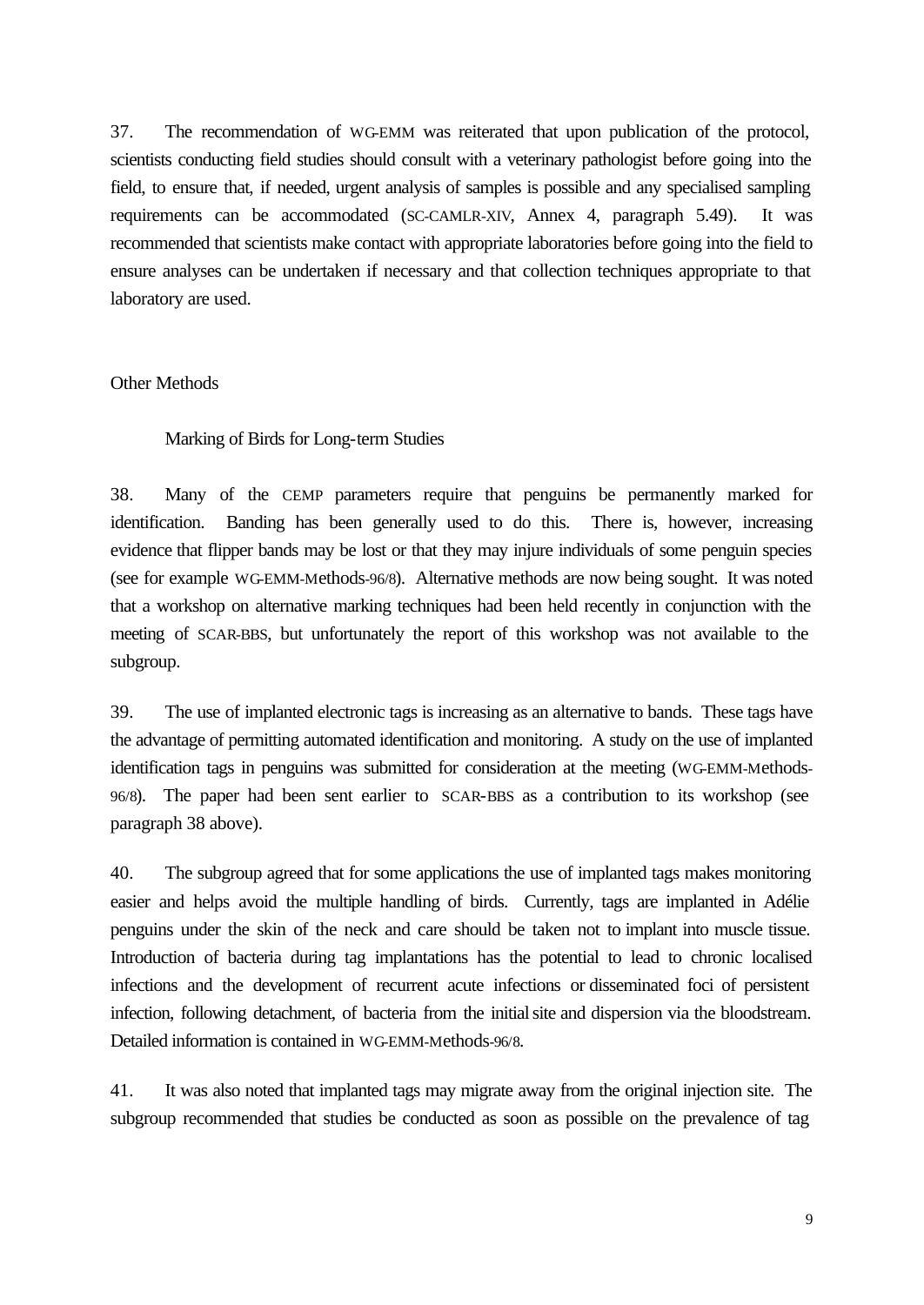migration. The use of X-ray examination for such studies is preferable to killing the bird for dissection.

42. The subgroup recommended that since the use of implanted tags is increasing in CEMP monitoring studies, protocols for their use should be developed and published in *CEMP Standard Methods*. Dr Kerry agreed to draft these methods in conjunction with Dr J. Clarke (Australia).

# Crabeater Seals

43. The subgroup reviewed an extract from the report of the August 1996 meeting of SCAR-GSS (SC-CAMLR-XV/BG/10) presented by Dr T. Øritsland (Norway) on behalf of SCAR-GSS. It was noted that SC-CAMLR had requested the assistance of SCAR-GSS in the drafting of standard methods for the monitoring of crabeater seals.

44. SCAR-GSS had advised that its APIS program should provide much new information on circumpolar population numbers and that standard methods for surveying crabeater seals should become available in 1997. Further, ancillary information on the ecology of crabeater seals is also likely to arise from APIS fieldwork. The subgroup noted that SC-CAMLR had supported the development of APIS (SC-CAMLR-XIII, paragraphs 9.2 to 9.9).

45. The subgroup drew WG-EMM's attention to the advice of SCAR-GSS that, given the difficulties of working in the pack-ice and the general paucity of knowledge on crabeater seals, it is too soon to determine which, if any, data are relevant for CEMP purposes. SCAR-GSS also advised that the development of appropriate monitoring methods and indices for crabeater seals is only likely to be possible when APIS is completed in 2000.

46. The subgroup, therefore, recommended that members with experience in working on crabeater seals should continue towards developing monitoring indices for this species. Furthermore, WG-EMM should encourage the maintenance of close contact with, and support for, APIS in the interests of developing monitoring methods and indices for crabeater seals.

#### REVIEW OF EXISTING METHODS AND TECHNIQUES

47. The subgroup discussed the existing standard methods and suggested the following changes, additions and/or comments.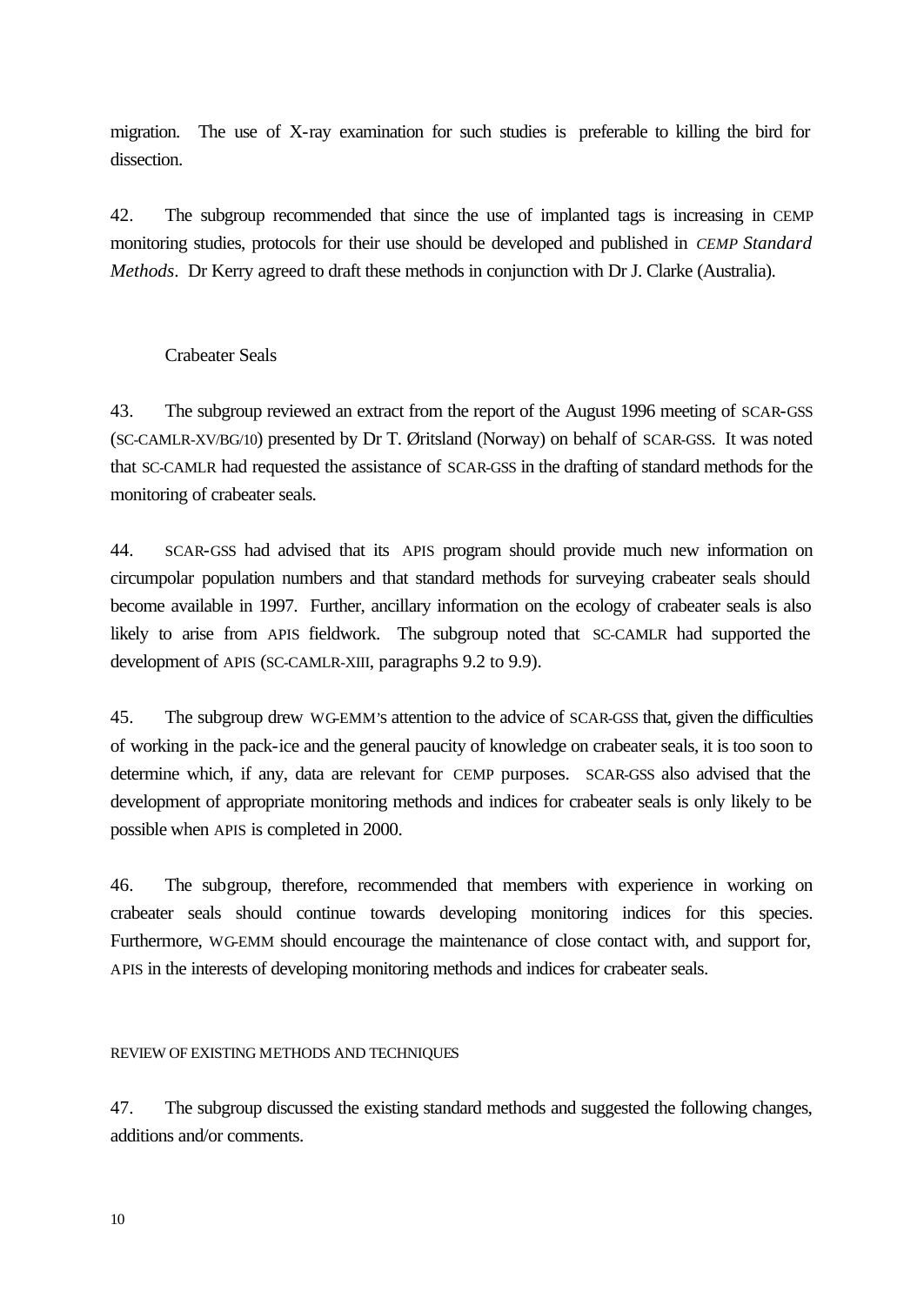Method A1 – Adult Weight on Arrival at Breeding Colony

48. There were no suggested changes to this method.

49. The subgroup noted that very few scientists were able to be in the field in time to observe the first arrival of birds at the breeding colony. Last year, a possible new method was suggested which may help to assess the variability in early-season breeding condition among Adélie penguins (SC-CAMLR-XIV, Annex 4, paragraph 5.16). This method involves comparing interannual variability in weights of adults and first eggs at peak egg laying, using nests with two adults present but at the stage at which only the first egg had been laid.

50. Dr Trivelpiece reported that this method looks promising, although additional years of data are needed before a judgment can be made. There were significant differences between years in the weights of male and female Adélie penguins and in the weights of the eggs. However, not all of these years also had data on the length of time between arrival and egg laying, making it impossible to determine whether these differences reflected differences in actual arrival condition or in the length of the courtship fasting period. This study is continuing and results will be presented when available.

# Method A2 – Duration of First Incubation Shift

51. The subgroup suggested the following changes to the data collection and analysis methods of this parameter:

Data Collection: General Procedure

- 1. Select 100 pairs prior to the beginning of the egg-laying period. Note: these can be the same birds as used to determine breeding success by Procedure B.
- 2. Band or mark (with dye) both pair members, capturing (marking) them close to egg laying to minimise the possibility of the birds deserting.
- 3. Check nests daily, note dates of relief. When both birds are present at the nest during a nest check, each receives a half-day credit for that day.
- 4. Continue monitoring nests daily until the chicks hatch and both members of the pair are seen, indicating they are both still alive.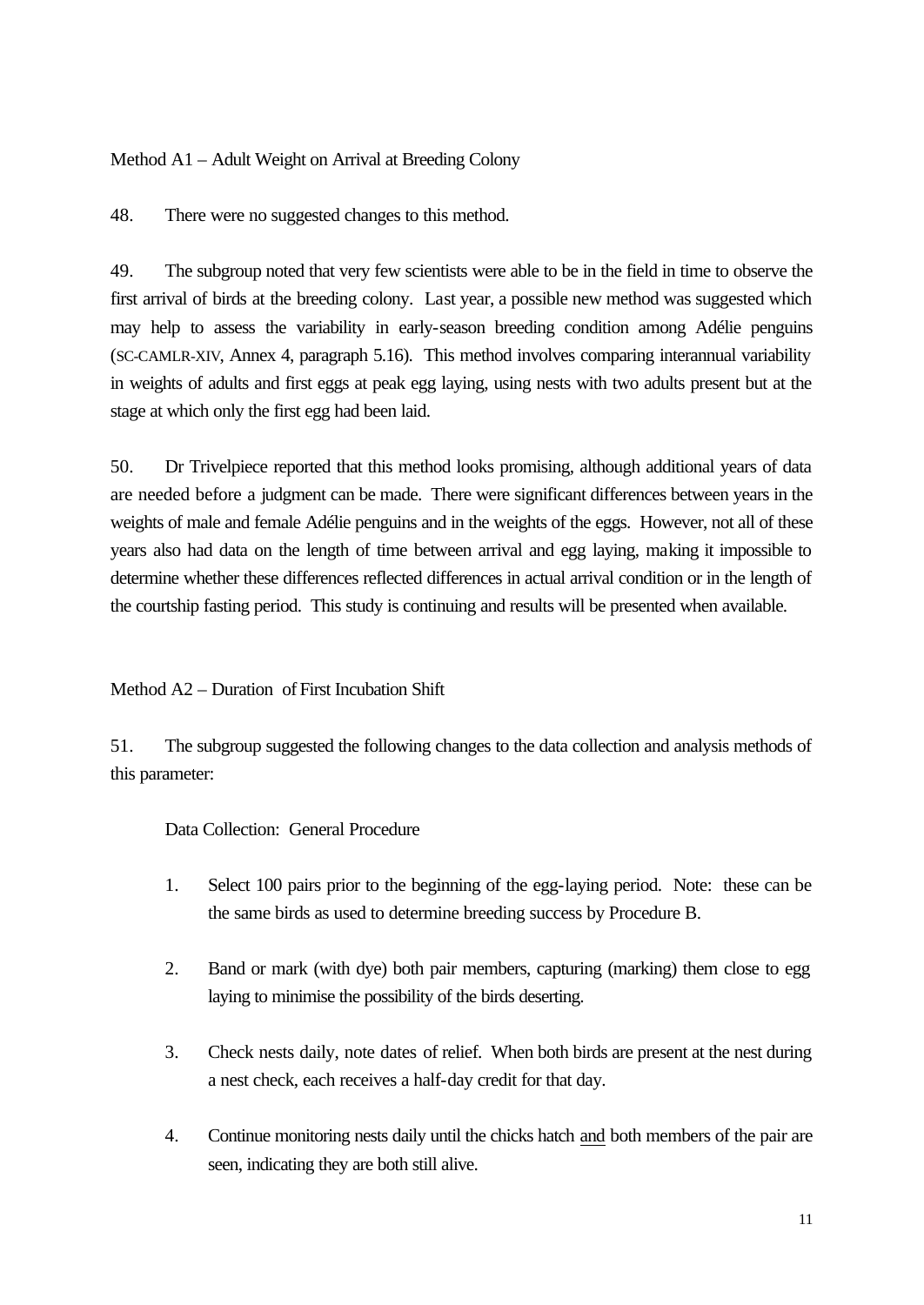# Analytical Methods

- 1. For analysis purposes, use only pairs which laid two eggs and successfully hatched both chicks (note: this will minimise differences in age/experience among the sample nests between years).
- 2. For each nest, day 0 equals the date of clutch completion.
- 3. Calculate the duration of the first incubation shift for males and females.
- 4. Calculate total number of days spent by males and females on the nest throughout the incubation period.
- 5. Determine the total number of reliefs at the nest during the incubation period.
- 6. Note the dates and causes of nest failures.

## Interpretation of Results

# Add paragraph 2:

Analysis of incubation shift durations within and among sites indicates that incubation shifts at specific sites are fairly constant year-to-year while significant differences exist between different sites (Trivelpiece, ms in prep.). Adélie penguins may be returning to areas of known productivity during their first long incubation shifts (WG–EMM-96/58), hence the fairly consistent, year-to-year, duration of shifts at each site. Differences between sites may reflect differences in travel time needed to reach productive areas in the early spring from different breeding locations.

# Method A5 – Duration of Foraging Trips

## 52. Highly Desirable Data

## Add paragraph 2:

The number of chicks a pair is feeding should be recorded as it may influence the foraging behaviour (and diet) of the adults.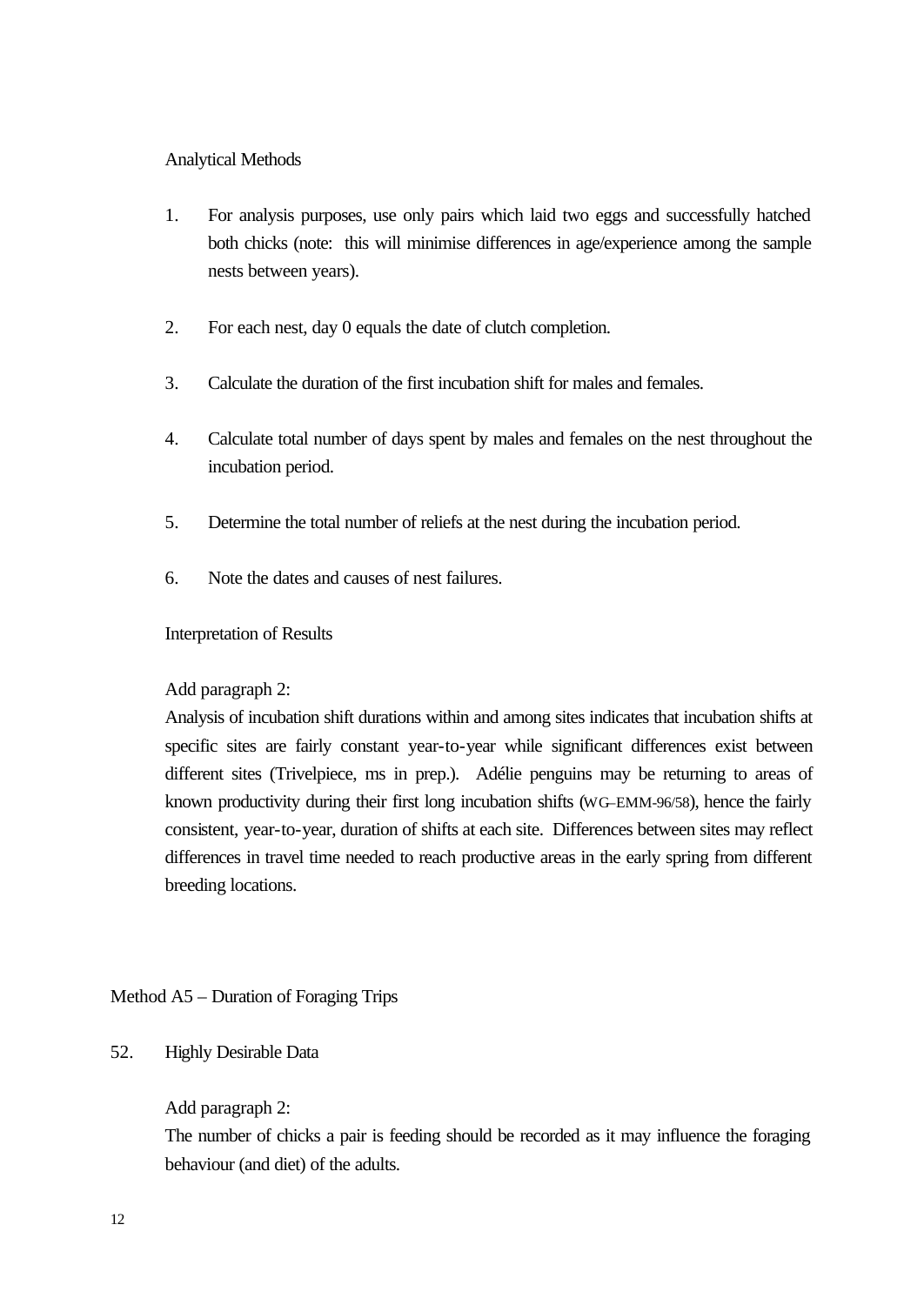### Interpretation of Results

### Add paragraph 3:

Interannual differences in foraging trip durations from sites adjacent to broad-shelf regions may reflect differences in krill distribution, not availability or biomass *per se*. For example, long trips by Adélie penguins at Anvers Island occur in conjunction with the dominance of large size classes in the krill population, short foraging trips correlate with the dominance of juvenile krill. Large krill are distributed at the shelf break where spawning occurs, small krill are found inshore. For sites such as Anvers Island where the shelf break is 120+ km distant, large interannual variability in foraging durations reflects differences in krill distribution and the distances Adélie penguins must travel to obtain food.

### Additional Comments on Method A5

53. At the 1995 meeting of WG-EMM, evidence was presented that male and female Adélie penguins showed differences in foraging behaviour (SC-CAMLR-XIV, Annex 4, paragraph 5.17). These differences, as determined for Béchervaise Island and Edmonson Point, are set out in WG-EMM-Methods-96/11. Based on the above considerations, the subgroup agreed that it was essential that the foraging trip durations be recorded and analysed separately for males and females. Further, because Adélie penguins alternate variously short and long trips, it may be necessary to examine the foraging behaviour of individual birds; scientists undertaking CEMP studies should report the sequential foraging trips of individual birds. With this in mind, the subgroup noted the suggestions of the Secretariat contained in WG-EMM-Stats-95/6.

54. The subgroup noted that, in addition to radio frequency telemetry, there are now a number of methods available for determining foraging trip duration, including Automated Penguin Monitoring Systems, as used by Australia, and satellite tracking. It would be preferable to include descriptions of such automated means as an appendix to the *CEMP Standard Methods* and update them regularly.

#### Method A6 – Breeding Success

55. Last year, WG-EMM suggested that Procedure C does not reflect breeding success but rather fledging success (chicks fledged per chick hatched) (SC-CAMLR-XIV, Annex 4, paragraph 5.20). In fact, Procedure C explicitly does include hatching, fledging and overall breeding success.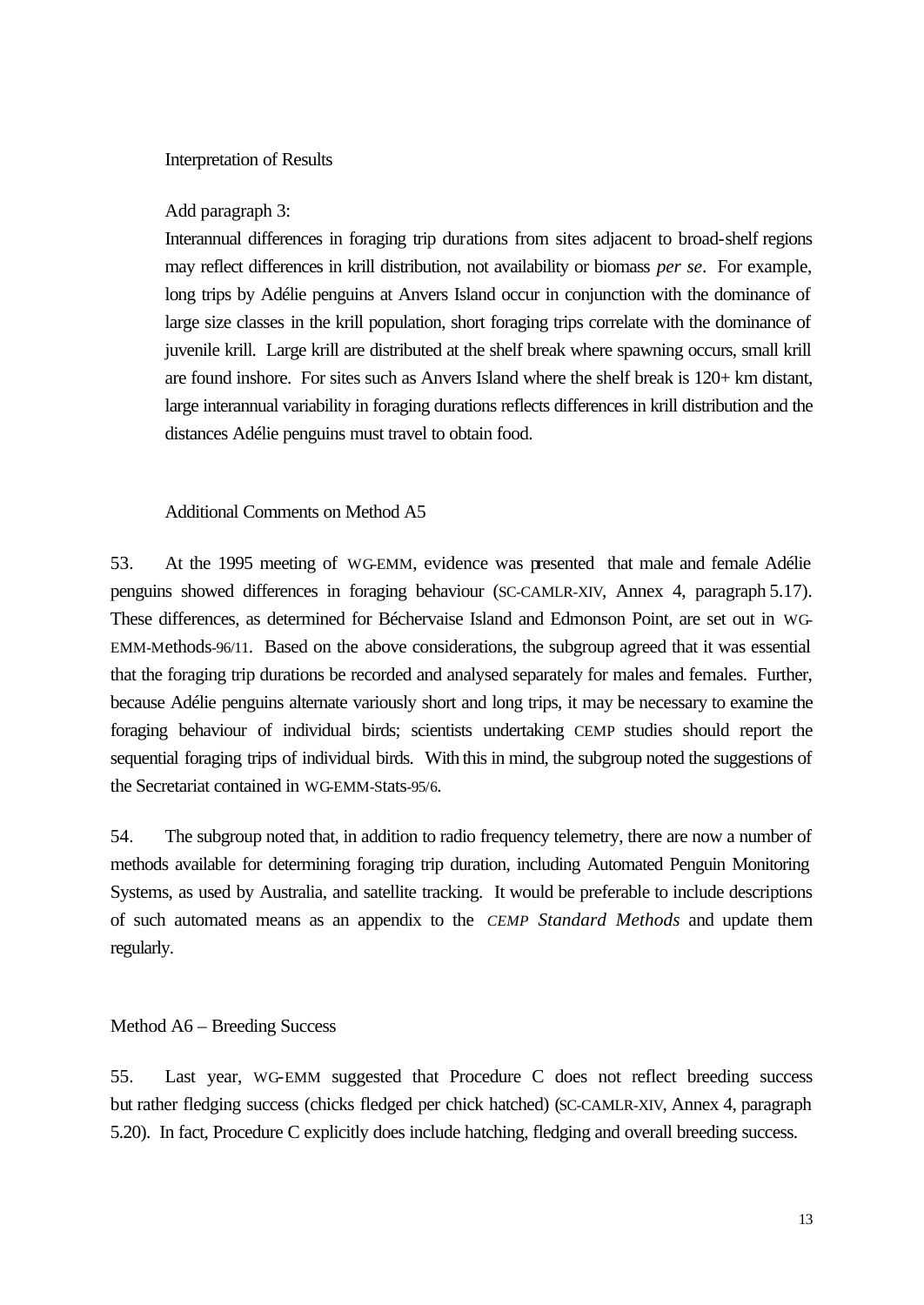56. The subgroup noted that Procedure A was considerably less rigorous (and therefore potentially less useful) than Procedures B and C. It was therefore recommended that for new studies it should be mandatory to use either Procedure B or Procedure C. Editorial changes to the standard method should be made as necessary. This would be undertaken by the Secretariat prior to the forthcoming meeting of the Scientific Committee.

Method A7 – Chick Weight at Fledging

57. The subgroup suggested that the comments in Procedure A, paragraph 2, relating to banded birds would be more appropriate if included in a separate procedure. Therefore, the last sentence of paragraph 2 in the standard method should be deleted.

An outline of an additional procedure relating to obtaining chick weight at fledging for banded birds was proposed:

General Procedure – Procedure C:

Procedure C involves weighing chicks that are banded as part of ongoing demographic studies (Method A4).

- 1. Capture banded chicks which are on the beach and about to fledge. Weigh each chick (to nearest 10 to 50 g) and record its band number.
- 2. Make regular (1 to 2 times daily) visits to all beaches throughout the fledging period, continuing to capture and weigh banded chicks.
- 3. Attempt to capture 200 to 300 individuals per year.

#### **Comments**

Procedure C will provide a chronology of fledging dates each year and will allow later examination of the relationship between chick fledging weights and survival. See also comments in paragraph 69.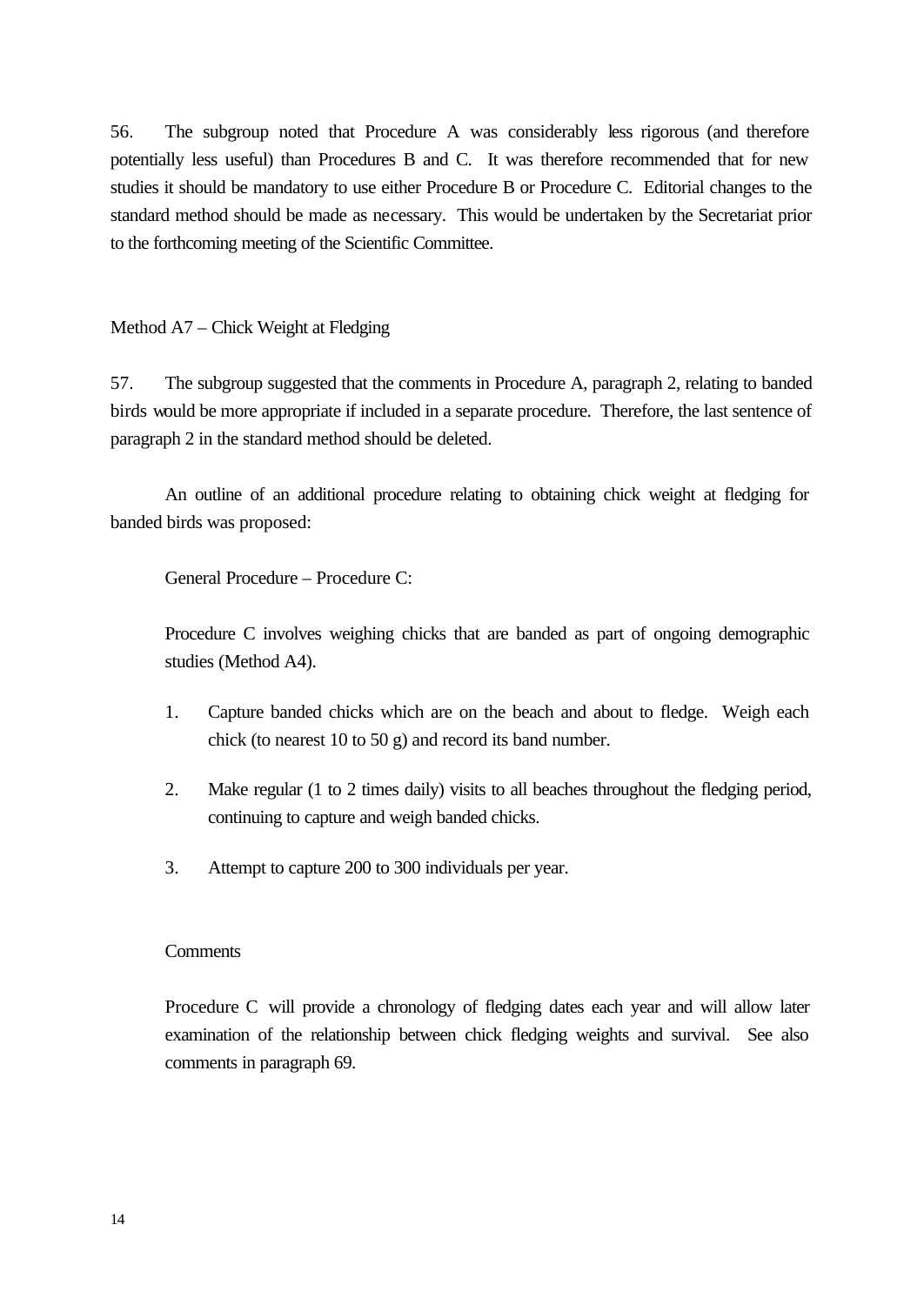Method A8 – Chick Diet

58. The subgroup considered the SCAR proposal that General Procedure A of Method A8 should be redrafted as suggested in WG-EMM-Methods-96/12. In considering this proposal, the subgroup decided that the stomach flushing procedure represents a sample collection technique and as such it should be published as an appendix to the *CEMP Standard Methods*. The proposed text of the stomach flushing procedure was compared with the existing procedure contained in Appendix 7 in the *CEMP Standard Methods*. It was found that the SCAR and CEMP versions were very similar, and it was recommended that Appendix 7 be retained in its present form.

59. As a precautionary measure, it was recommended that the tube used for flushing the stomach should not be inserted deep into the stomach and generally should be stopped when it reaches the bird's oesophagus.

60. The subgroup suggested that if the procedure of taking the diet sample resulted in the bird's death, the bird should be retained for post mortem analysis. An example of the value of this was shown by the post mortem investigation of a little penguin (*Eudyptula minor*) described in WG-EMM-Methods-96/10.

61. It was noted that eyeball measurements could provide good estimates of the length of euphausiids and that some regression equations for this had already been published (e.g. Nemoto et al., 1984).

62. The subgroup recommended that diet samples comprising krill which may require long storage times should be first fixed in formal  $(4-10\%$ , 12 h) prior to being preserved in 70% alcohol.

63. WG-EMM had requested the Subgroup on Statistics to consider how data on empty stomachs should be incorporated into the calculation of indices (SC-CAMLR-XIV, Annex 4). WG-EMM noted that it was essential to determine if birds found with empty stomachs were breeders and suggested that the easiest way to report this information would be as a single figure on form A8 for the number of empty stomachs (Appendix H, paragraphs 21 and 22). The subgroup also recommended that whether or not birds with empty stomachs were found, the total number of birds sampled with food in their stomachs should still be five for each five-day period as required by General Procedure A.

64. The subgroup recommended that the following additional data should be recorded as part of Method A8 (chick diet):

(i) the sex of the sampled birds (see *CEMP Standard Methods*, Appendix 2); and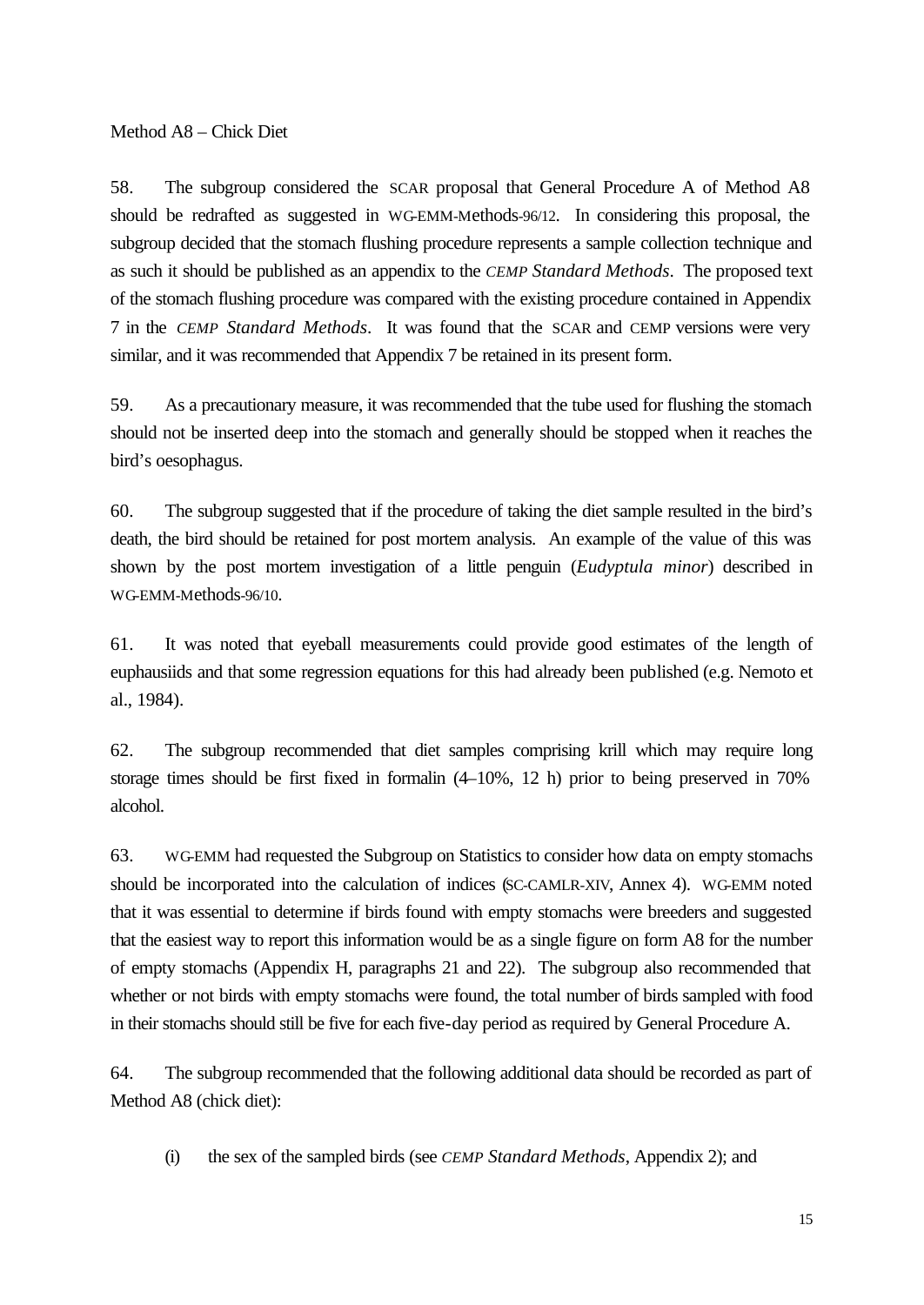(ii) the number of chicks of each bird at the time of sampling.

The latter data could be obtained by either capturing the bird at its nest site instead of on the beach or by marking the bird following sampling and following it to the nest.

65. The subgroup noted the comments of the Scientific Committee (SC-CAMLR-XIV, Annex 4, paragraph 5.25) concerning the differences between the first and subsequent vomits (noted in WG-EMM-95/32). The subgroup recommended separating the fresh food fraction of the stomach content from the more digested fraction during collection by switching trays while lavaging the bird. This would make the subsequent analysis of the stomach content easier.

66. Differences in foraging patterns of males and females had recently been documented for Adélie penguins at Edmonson Point and Béchervaise Island (WG-EMM-Methods-96/11). It was recommended that diet samples collected in accordance with Method A8 should also be separately analysed by sex.

67. The subgroup recommended that comments relating to possible bias for species with individuals whose foraging trips may or may not include overnight periods at sea (WG-EMM-96/49 and 96/55) be added to the 'Problems to be Considered' section of the standard method.

68. The need to develop a standardised procedure for Method A8 which would enable a quantitative evaluation of the stomach content was discussed. Several approaches were considered, including evaluation: of the sample wet weight versus displacement volume, methods of removing excess water from the sample, and using a standard volume of water for each sample. The subgroup felt that the best way of dealing with the issue would be to convene a special workshop with participation of experts in sampling zooplankton.

## Method A9 – Breeding Chronology

69. The proposed procedure for selecting a sample of nests (see also Method A6, Procedure B, 1) appears to be too restrictive. The procedure should be made more flexible to allow for differences in site conditions and colony size while maintaining the required sample size. The subgroup called for the preparation of modified text for consideration at the next meeting of WG-EMM.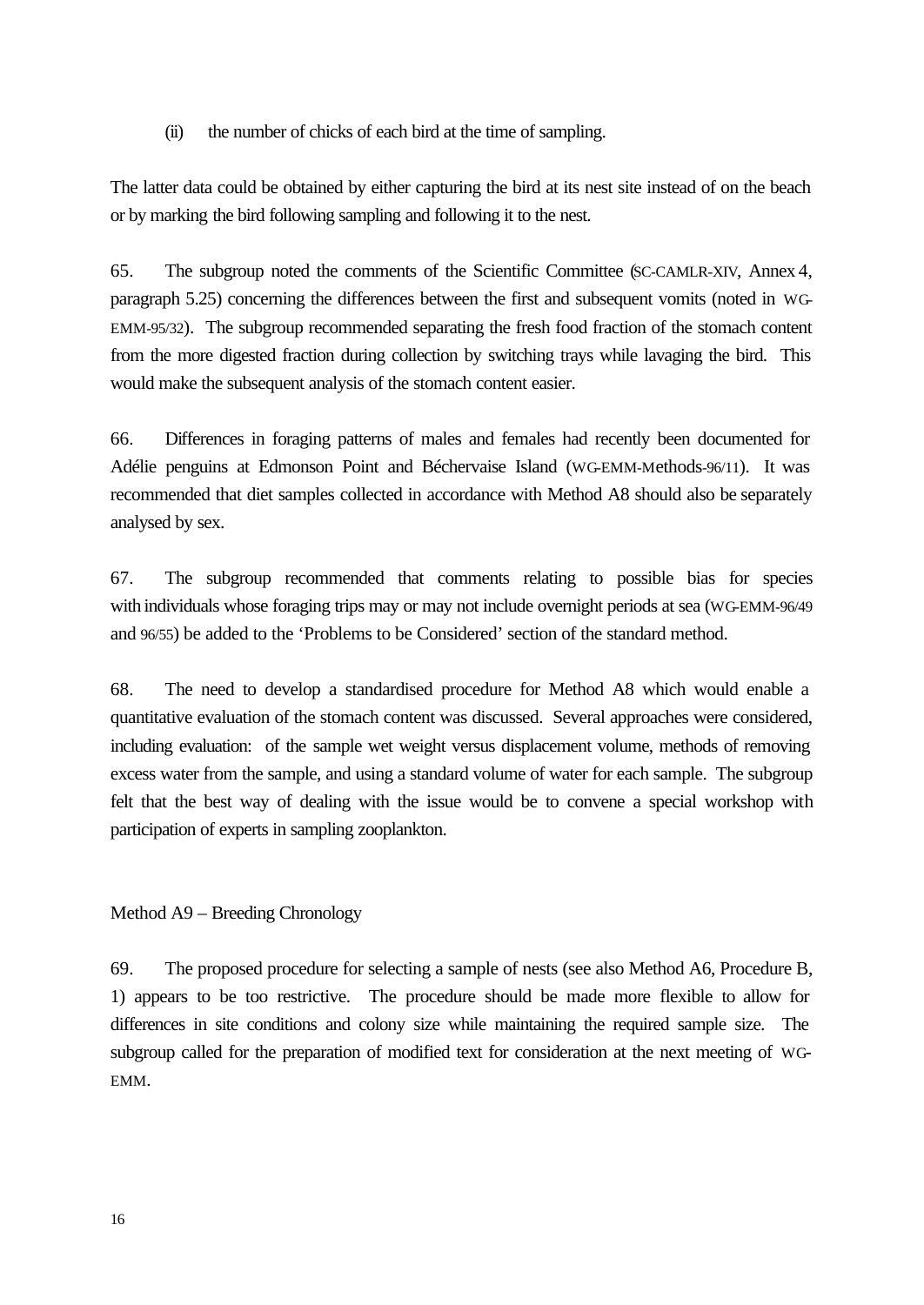Methods B1, B2 and B3 – Flying Birds

70. No expertise on the subject was available among the subgroup members present, therefore no comments were made with regard to these methods.

Method C1 – Duration of Cow Foraging/Attendance Cycles

71. The recommendation of the Subgroup on Statistics that the method should be amended to allow for reporting failures of animals with transmitters to complete their first six post-natal trips was adopted (Appendix H, paragraph 29).

Method C2 – Pup Growth

72. The subgroup felt that observations carried out in accordance with Procedure A might also be also used to collect information on mortality of pups, i.e. information on the survival of marked pups. However, it was noted that at many sites this would be very difficult, if not impossible, to achieve.

73. The comment of the Subgroup on Statistics that there might be a bias in Procedure B indices because it is impossible to identify pups weighed early in the season which will not survive to weaning, has raised an important point, also relevant to Method A7 (see Williams and Croxall, 1990). This might be also pertinent for penguin chicks (Method A7) and the matter should be investigated.

#### MONITORINGOF ENVIRONMENTALPARAMETERS

74. Standard methods for the monitoring of environmental parameters were adopted by WG-CEMP in 1990 (SC-CAMLR-IX, Annex 4, paragraph 120). Since these methods have not been developed to the same degree of detail as the predator methods, they are currently appended to the *CEMP Standard Methods*.

75. The above methods are preliminary and submission of the relevant data to CCAMLR is not yet required. The methods are allocated codes in accordance with the proposed CCAMLR nomenclature for CEMP standard methods and include: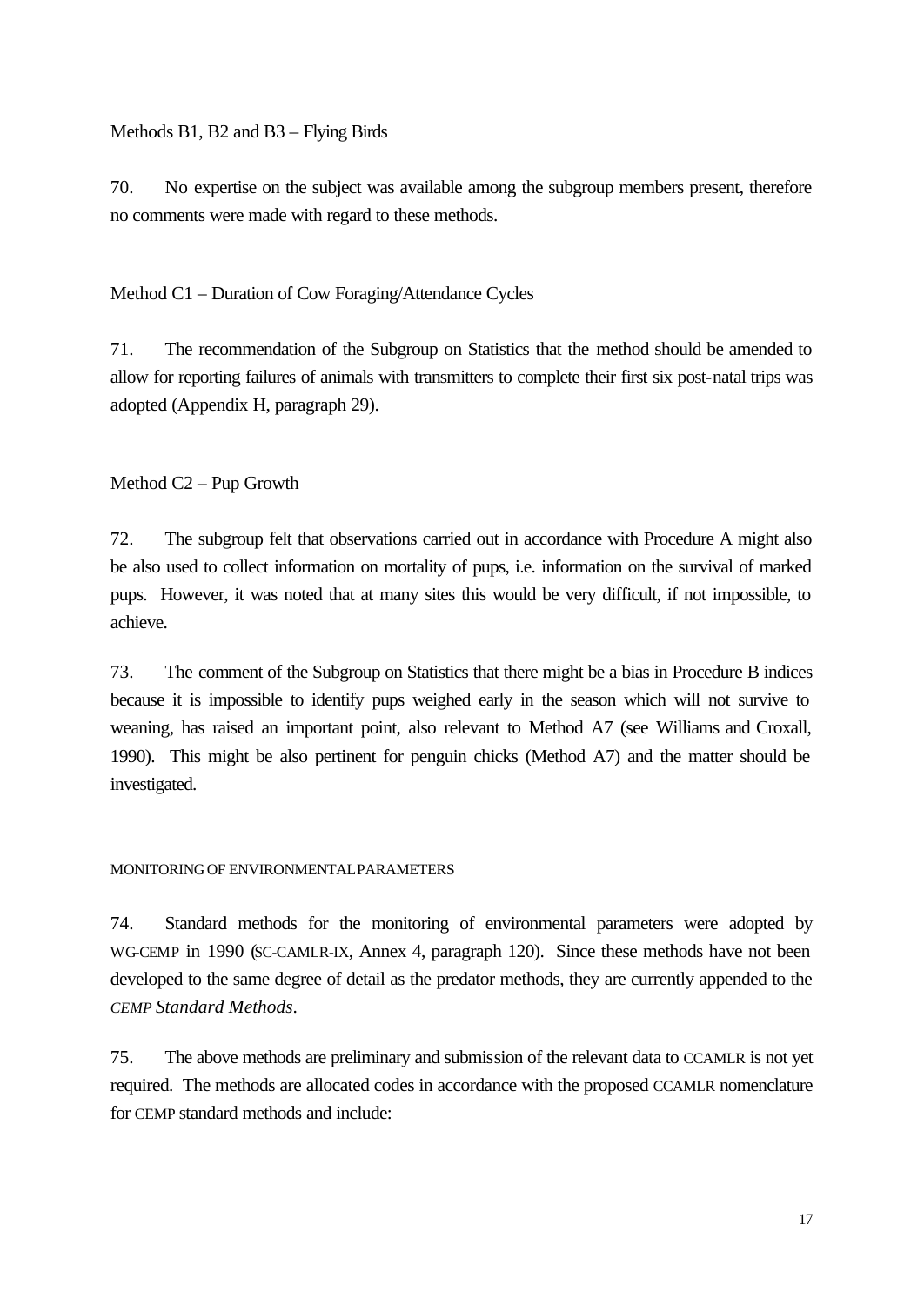- F1 Sea-ice cover as viewed from the colony
- F2 Sea-ice within the study region
- F3 Local weather
- F4 Snow cover in the colony.

76. The subgroup noted the comments by the Subgroup on Statistics dealing with the monitoring of environmental parameters influencing harvested species (Appendix H, paragraphs 47 to 50) and dependent species (Appendix H, paragraphs 51 and 52). In particular, the subgroup noted that significant environmental events (i.e. those which fall outside a continuous monitoring regime) are encountered and that these may directly affect monitored parameters. The subgroup agreed that these should be noted and reported to CCAMLR on the predator reporting forms. Accordingly, all forms should be amended to include an entry for 'unusual environmental conditions'.

77. The subgroup noted that the identification and recording of environmental parameters for monitoring purposes requires further development as a matter of priority. Such development needs to be encouraged through a series of workshops to identify essential parameters and to develop decision rules which may be used to select 'critical' parameters which exert demonstrable influences on monitored indices.

#### OTHER BUSINESS

78. The subgroup noted the discussions of the Subgroup on Statistics on the CPD index. This index is currently calculated as the krill catch within 100 km of predator colonies during the period December to March and is intended to indicate the degree of spatial overlap between the foraging area of the birds and the fishery. The subgroup agreed that this was a useful index, but noted that in some instances Adélie penguins regularly forage farther afield. The foraging range of the Adélie penguin varies with the stage in the breeding cycle and the sex of the bird. There is also increasing evidence to suggest that birds regularly travel to specific areas to forage and in any event to the edge of the continental shelf. With this in mind, the subgroup endorsed the recommendations of the Subgroup on Statistics (Appendix H, paragraphs 38 to 40).

79. The subgroup noted that the book *CEMP Standard Methods* would be improved by the addition of an introductory section which described the development of CEMP, its objectives and structure and explained the choice of monitored species and parameters. Such an introduction would be of particular value to scientists who are planning to commence field programs and to field staff.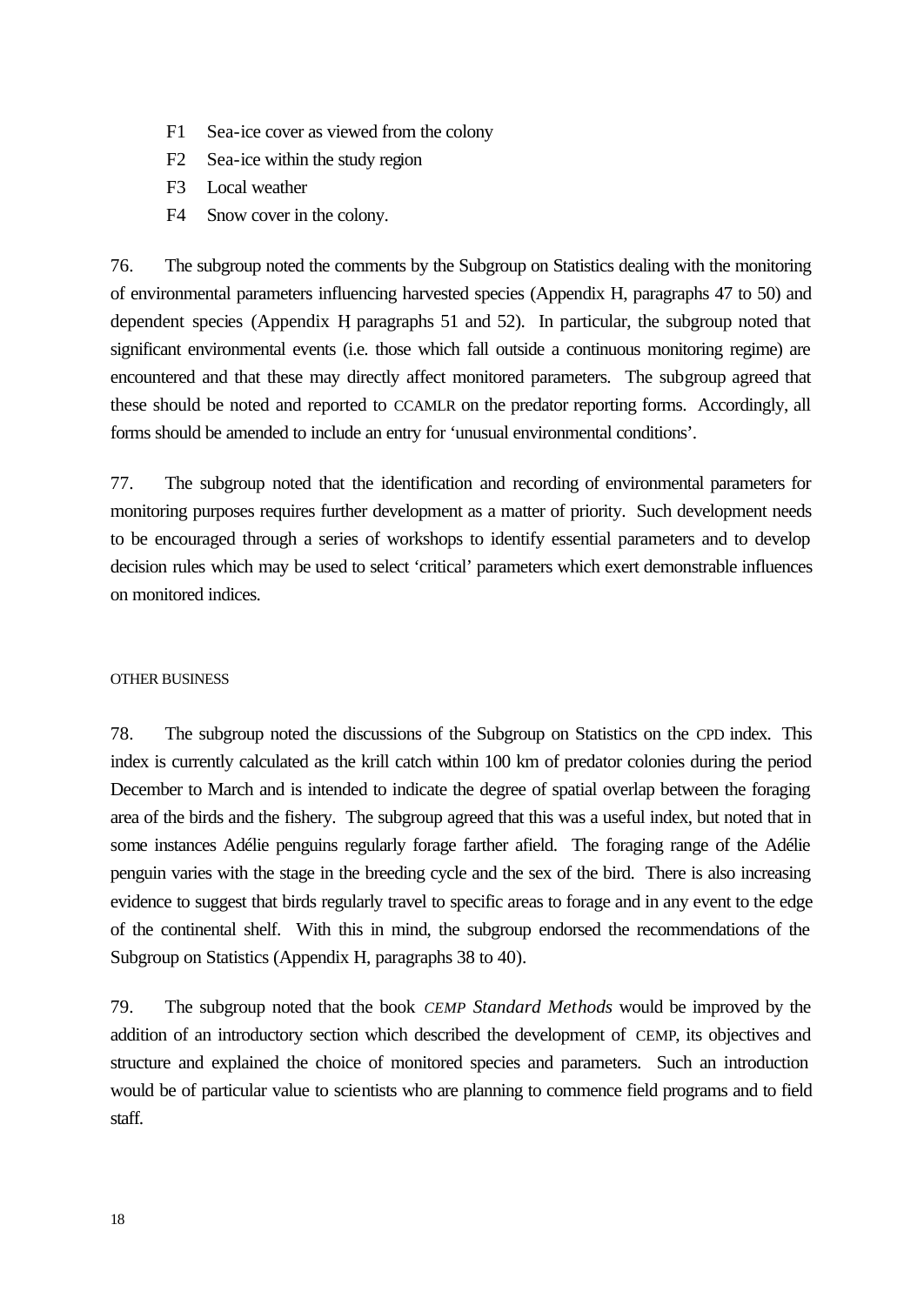80. Electronic submission (on disc, e-mail or other internet systems) is now being encouraged by the Secretariat, provided that the data conform to the structure of the CCAMLR databases. Members wishing to submit data electronically should contact the Secretariat to obtain a description of the format in which their data should be submitted.

#### SUMMARY ADVICE TO WG-EMM

- 81. (i) Drafts of standard methods recommended for inclusion in *CEMP Standard Methods* (paragraphs 8, 14, 22, 26, 33 and 34) and those which have been prepared but require further revision (paragraphs 24 and 25) are presented in WG-EMM-96/53.
	- (ii) The following new methods were recommended for development:
		- (a) breeding chronology of Antarctic and Cape petrels (paragraph 30);
		- (b) attachment of instruments to flying birds (paragraph 13); and
		- (c) marking of birds for long-term studies (paragraph 42).
	- (iii) Several amendments were proposed for existing standard methods (paragraphs 48 to 77).
	- (iv) An investigation should be carried out on the effect on birds of fresh- and sea-water used for stomach flushing (paragraph 20).
	- (v) The workshop on the analysis of TDR data and the development of indices of predator foraging performance should be held in the first half of 1997 (paragraph 16).
	- (vi) Close contact with and support of APIS should be continued in the interests of developing monitoring methods and indices for crabeater seals (paragraph 46).
	- (vii) A special workshop should be convened to develop a standardised procedure for a quantitative evaluation of the stomach content used for dietary studies (paragraph 68).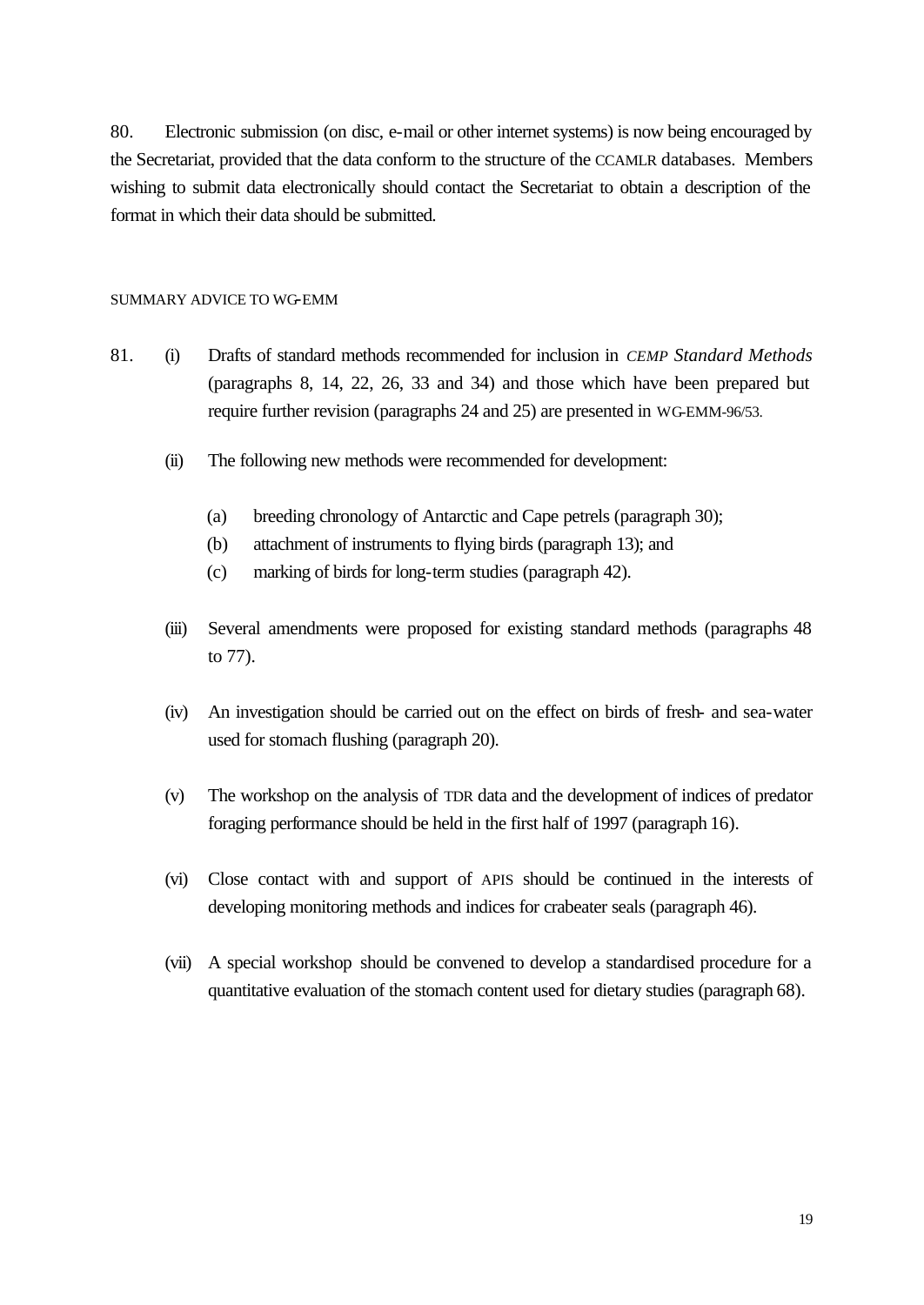CLOSE OF THE MEETING

82. The report was adopted. In closing the meeting the Convener thanked the Institute of Marine Research in Bergen and Dr Øritsland for hosting the meeting. He also thanked all participants.

#### **REFERENCES**

- Bannasch, R. 1995. Hydrodynamics of penguins: an experimental approach. In: Dann P., F.I. Norman and P.N. Reilly (Eds). *The Penguins: Ecology and Management*. Surrey-Beatty, Sydney: 141–176.
- Nemoto, T., M. Okiyama and M. Takahashi. 1984. Squid in food chains of the Antarctic marine ecosystem. *Memoirs of the National Institute of Polar Research*, Tokyo, Special Issue 32: 89–92.
- Williams, T.D. and J.P. Croxall. 1990. Is chick fledging weight a good index of food availability in seabird populations? *Oikos*, 59: 414–416.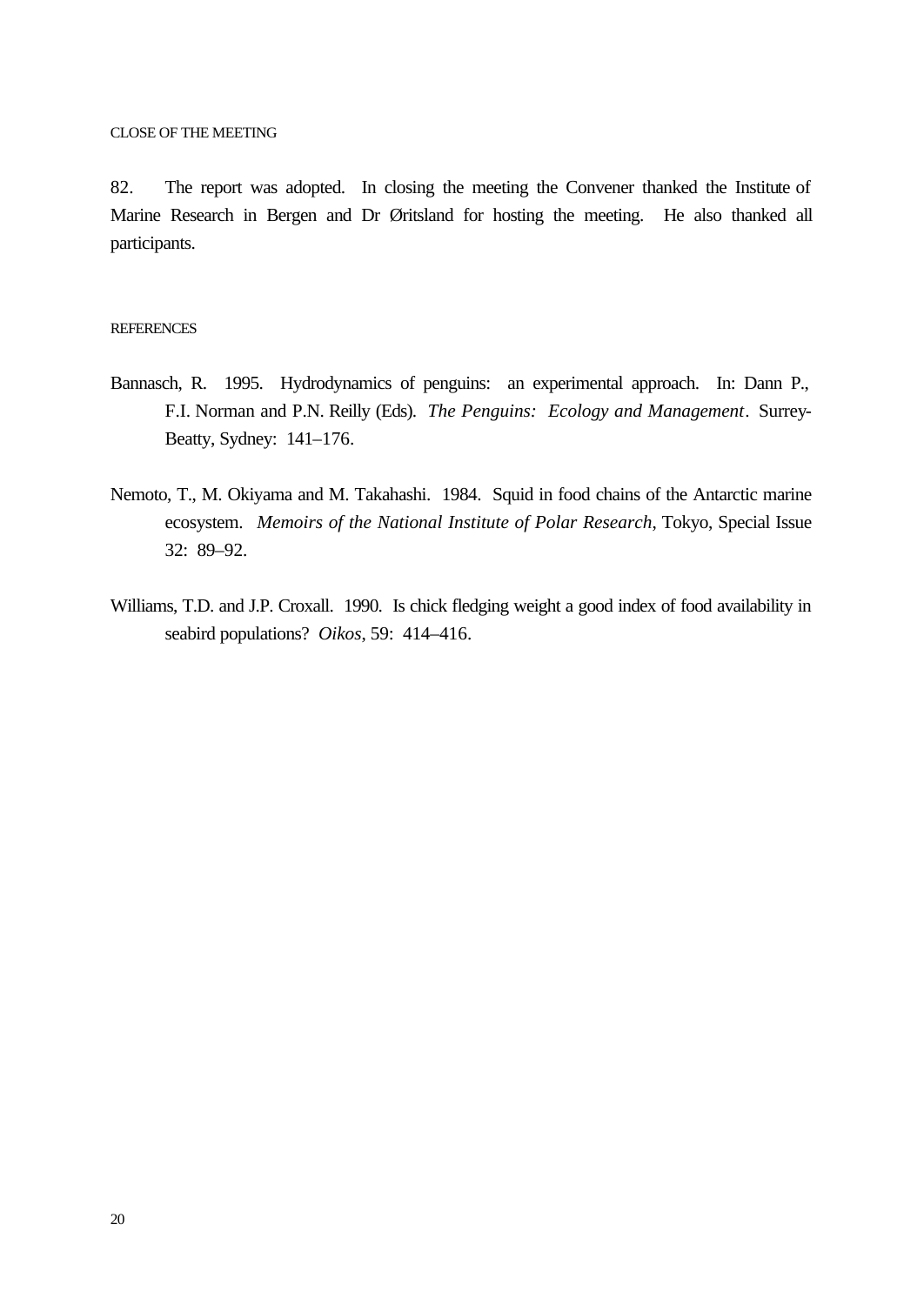## ATTACHMENT A

#### **AGENDA**

# Subgroup on Monitoring Methods (Bergen, Norway, 8 to 10 August 1996)

- 1. Introduction
- 2. Review of New Methods
	- (i) Attachment of Instruments
	- (ii) Petrels
	- (iii) Diseases and Pollutants
	- (iv) Other Methods
- 3. Amendments to Old Methods
- 4. Comprehensive Review of Methods
- 5. Advice to WG-EMM and Future Work
- 6. Close of Meeting.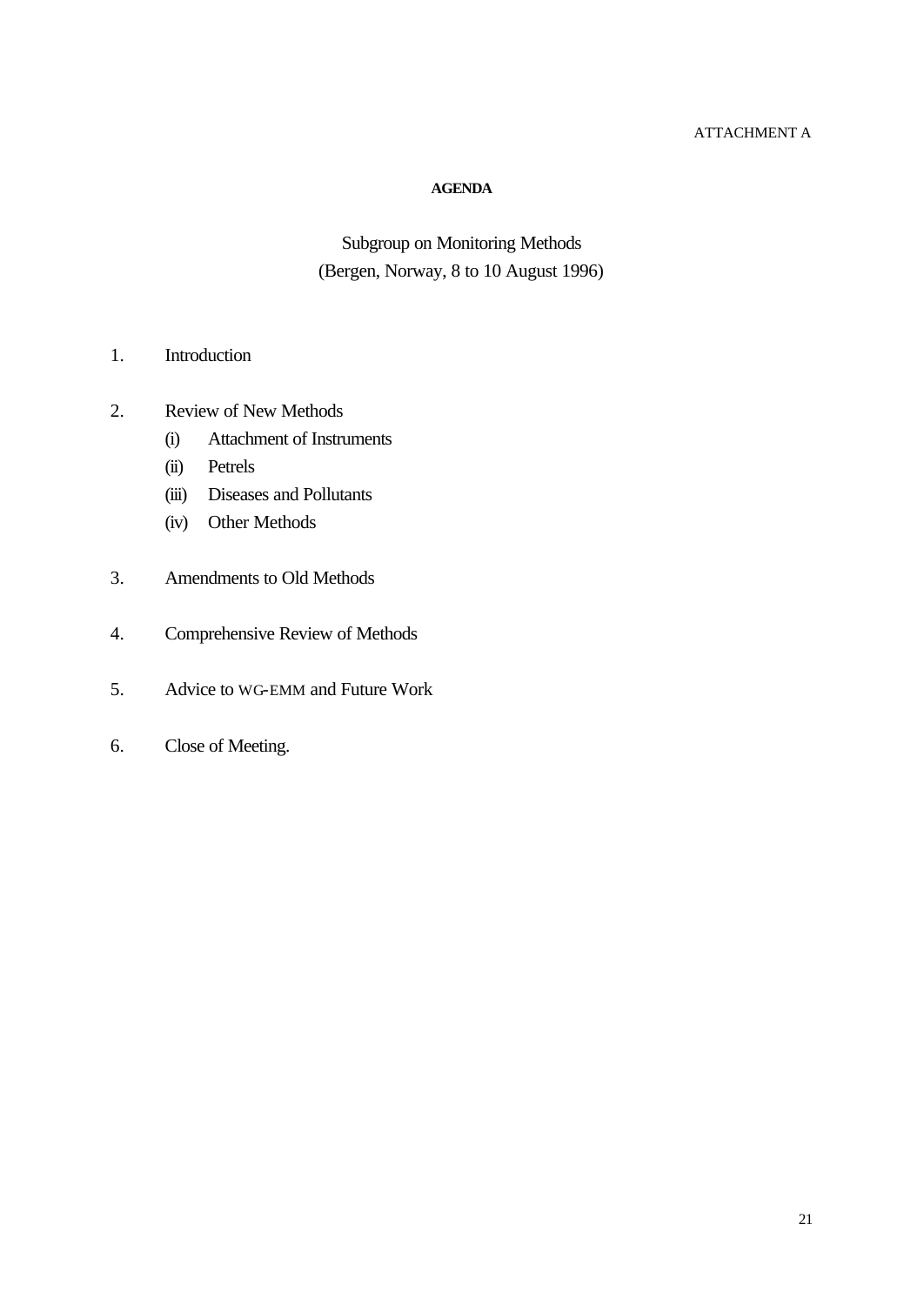# ATTACHMENT B

### **LIST OF PARTICIPANTS**

# Subgroup on Monitoring Methods (Bergen, Norway, 8 to 10 August 1996)

| CORSOLINI, Simonetta (Ms)   | Dipartimento di Biologia Ambientale<br>Universita di Siena<br>Via delle Cerchia 3<br>53100 Siena<br>Italy                                                          |
|-----------------------------|--------------------------------------------------------------------------------------------------------------------------------------------------------------------|
| KERRY, Knowles (Dr)         | Convener, Subgroup on Monitoring Methods<br><b>Australian Antarctic Division</b><br>Channel Highway<br>Kingston Tas. 7050<br>Australia<br>knowle_ker@antdiv.gov.au |
| LORENTSEN, Svein-Håkon (Dr) | Norwegian Institute of Nature Research<br>Tungasletta 2<br>N-7005 Trondheim<br>Norway<br>svein-hakon.lorentsen@nina.nina.no                                        |
| MILLER, Denzil (Dr)         | Sea Fisheries Research Institute<br>Private Bag X2<br>Roggebaai 8012<br>South Africa<br>dmiller@sfri.sfri.ac.za                                                    |
| NAGANOBU, Mikio (Dr)        | National Research Institute of Far Seas Fisheries<br>Orido 5-7-1, Shimizu<br>Shizuoka 424<br>Japan<br>naganobu@enyo.affrc.go.jp                                    |
| ØRITSLAND, Torger (Dr)      | <b>Marine Mammals Division</b><br><b>Institute of Marine Research</b><br>PO Box 1870 Nordnes<br>N-5024 Bergen<br>Norway                                            |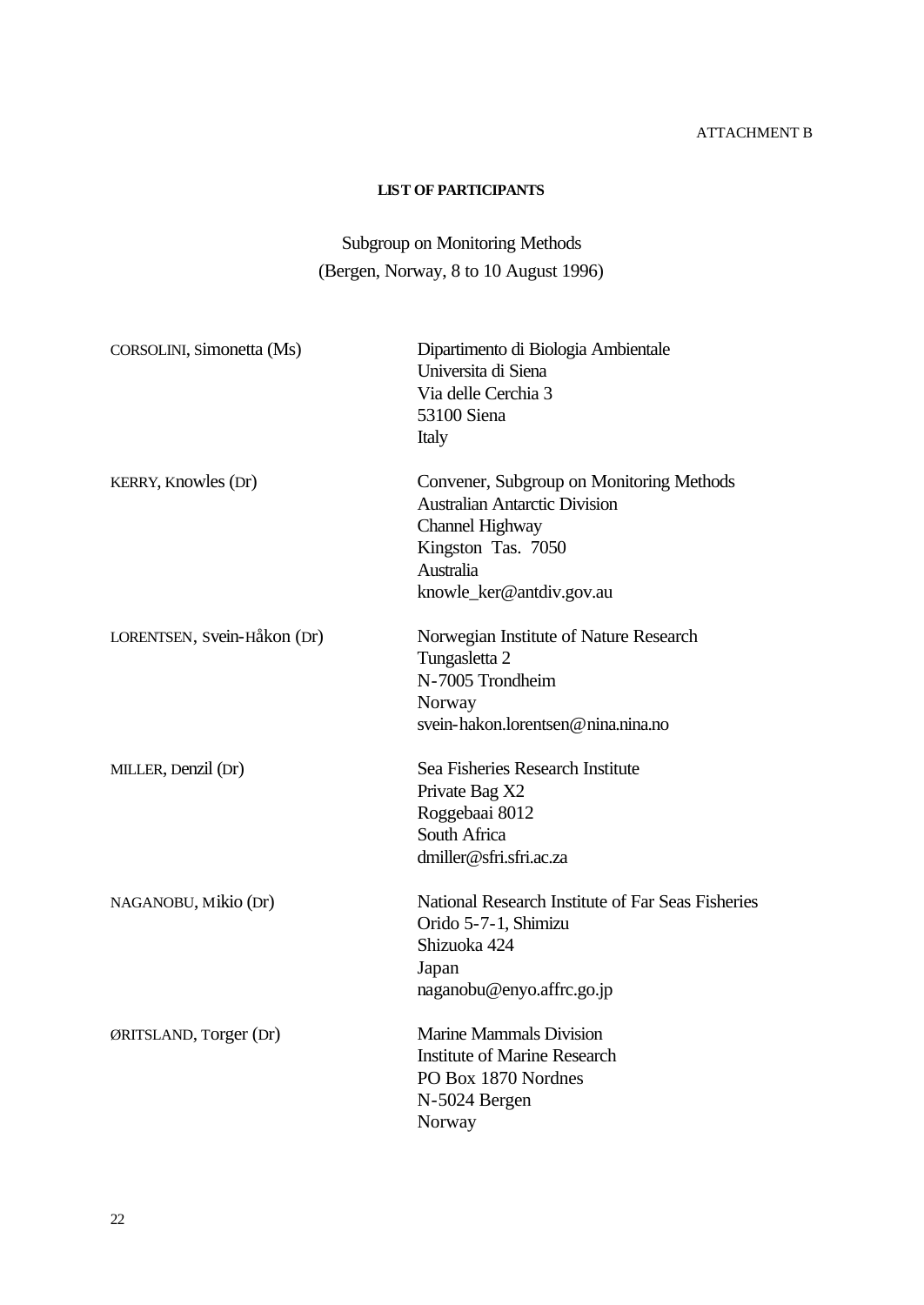TORRES, Daniel (Prof.) Instituto Antártico Chileno Luis Thayer Ojeda 814, Correo 9 Santiago Chile inach@reuna.cl

TRIVELPIECE, Wayne (Dr) Department of Biology Montana State University 310 Lewis Hall Bozeman, Mt. 59717 USA ubiwt@msu.oscs.montana.edu

SECRETARIAT: Eugene SABOURENKOV (Science Officer) CCAMLR Genevieve NAYLOR (Secretary) 23 Old Wharf

Hobart Tasmania 7000 Australia ccamlr@ccamlr.org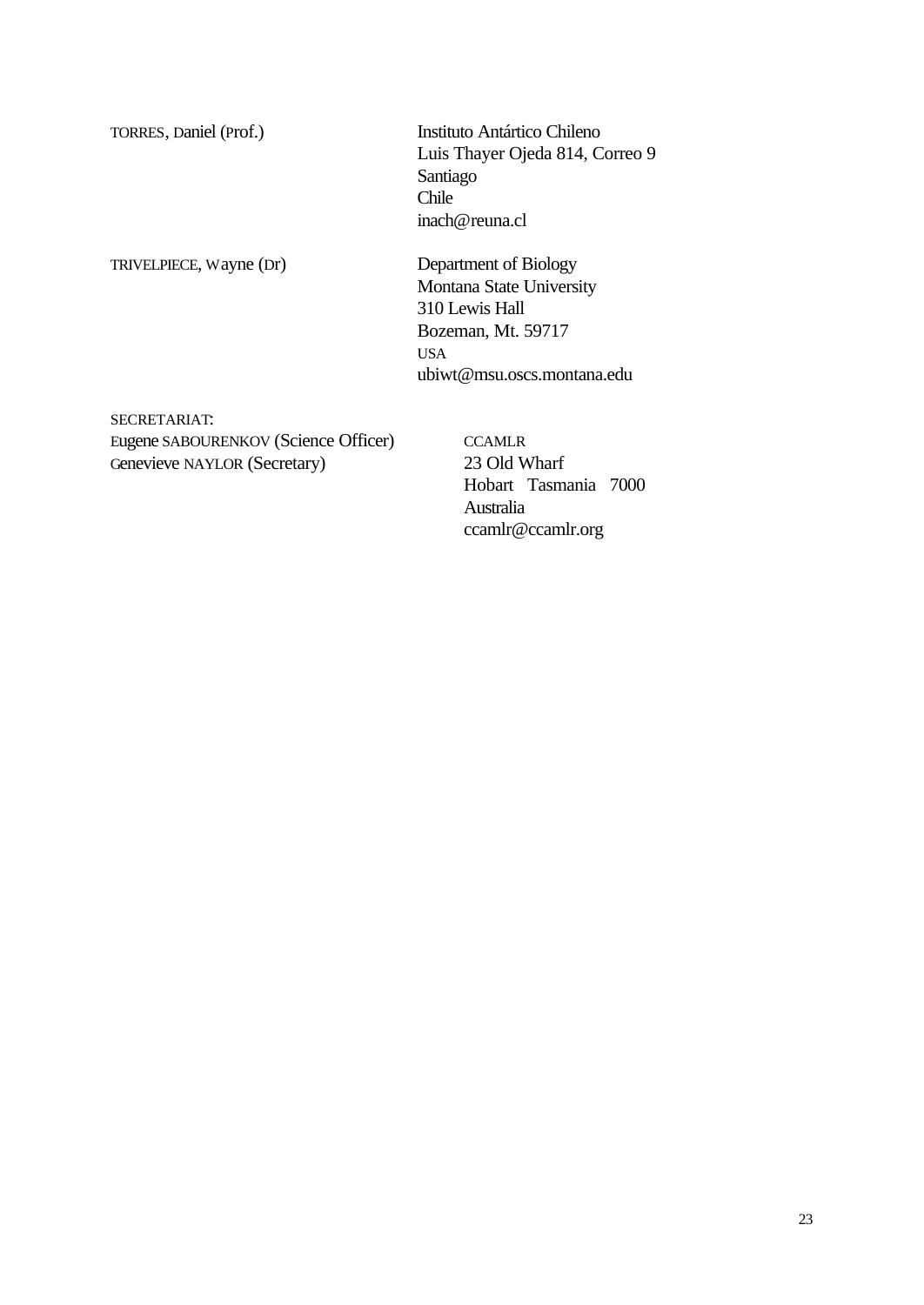#### ATTACHMENT C

#### **LIST OF DOCUMENTS**

# Subgroup on Monitoring Methods (Bergen, Norway, 8 to 10 August 1996)

- WG-EMM-Methods-96/1 PROVISIONAL AGENDA FOR THE 1996 MEETING OF THE WG-EMM SUBGROUP ON METHODS
- WG-EMM-Methods-96/2 LIST OF PARTICIPANTS
- WG-EMM-Methods-96/3 LIST OF DOCUMENTS
- WG-EMM-Methods-96/4 A METHODOLOGICAL PROPOSAL TO DIET STUDIES OF THE CAPE PETREL, *DAPTION CAPENSE* N.R. Coria, G.E. Soave and D. Montalti (Argentina)
- WG-EMM-Methods-96/5 DRAFT STANDARD METHODS FOR ATTACHMENT OF INSTRUMENTS AND THE COLLECTION OF DATA ABOUT AT-SEA BEHAVIOUR I.L. Boyd (UK)
- WG-EMM-Methods-96/6 USING STOMACH LAVAGE TO SAMPLE DIETS OF PROCELLARIIFORMES R. Veit (USA)
- WG-EMM-Methods-96/7 Rev. 1 PROTOCOLS FOR COLLECTING SAMPLES FOR TOXICOLOGICAL ANALYSIS S. Focardi, S. Corsolini and E. Franchi (Italy)
- WG-EMM-Methods-96/8 IMPLANTED IDENTIFICATION TAGS IN PENGUINS: IMPLANTATION METHODS, TAG RELIABILITY AND LONG-TERM EFFECTS (DRAFT VERSION) J. Clarke and K. Kerry (Australia)
- WG-EMM-Methods-96/9 CCAMLR STANDARD METHOD A8: PROCEDURE A J. Clarke (Australia)
- WG-EMM-Methods-96/10 POST MORTEM REPORT ON A LITTLE PENGUIN J. Clarke (Australia)
- WG-EMM-Methods-96/11 GENDER DIFFERENCES IN ADELIE PENGUIN FORAGING TRIPS (CCAMLR STANDARD METHOD A5: DURATION OF FORAGING TRIPS) J. Clarke and K. Kerry (Australia)